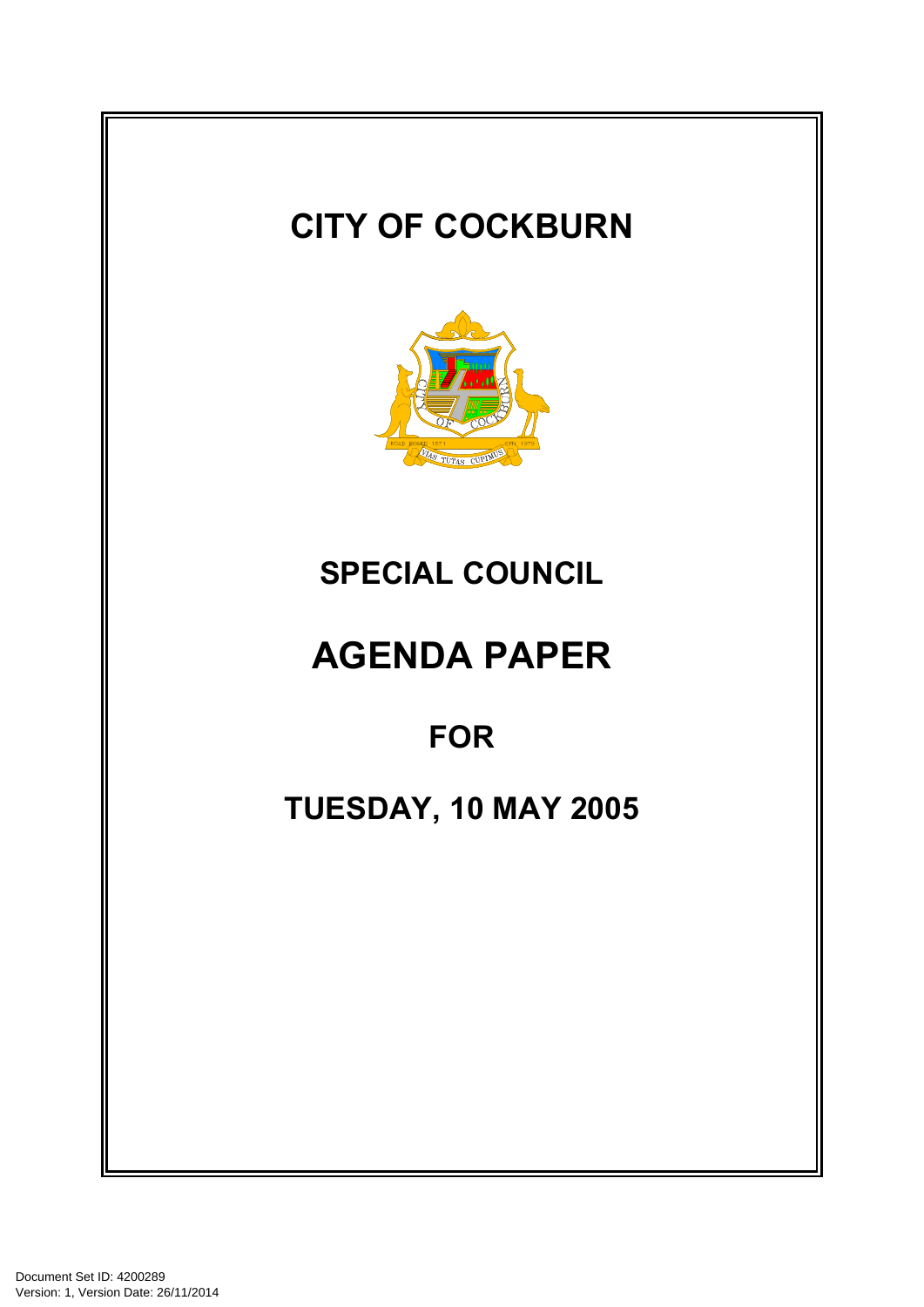# **CITY OF COCKBURN**

# **SUMMARY OF AGENDA TO BE PRESENTED TO THE SPECIAL COUNCIL MEETING TO BE HELD ON TUESDAY, 10 MAY 2005 AT 7:00 PM**

# **Page**

 $\sim$ 

| 1.             |                                                                                                          |                                                                                                                     |  |
|----------------|----------------------------------------------------------------------------------------------------------|---------------------------------------------------------------------------------------------------------------------|--|
| 2.             |                                                                                                          | APPOINTMENT OF PRESIDING MEMBER (IF REQUIRED)1                                                                      |  |
| 3.             |                                                                                                          | DISCLAIMER (TO BE READ ALOUD BY PRESIDING MEMBER)1                                                                  |  |
| 4.             |                                                                                                          | ACKNOWLEDGEMENT OF RECEIPT OF WRITTEN DECLARATIONS OF<br>FINANCIAL INTERESTS AND CONFLICT OF INTEREST (BY PRESIDING |  |
| 5.             |                                                                                                          |                                                                                                                     |  |
| 6.             |                                                                                                          |                                                                                                                     |  |
| 7 <sub>1</sub> | DECLARATION BY COUNCILLORS WHO HAVE NOT GIVEN DUE<br>CONSIDERATION TO MATTERS CONTAINED IN THE BUSINESS1 |                                                                                                                     |  |
| 8              |                                                                                                          |                                                                                                                     |  |
| 9.             |                                                                                                          |                                                                                                                     |  |
|                | 9.1                                                                                                      | (SCM 10/05/2005) - ELECTION OF DEPUTY MAYOR (1701) (SGC)2                                                           |  |
|                | 9.2                                                                                                      | (SCM 10/05/2005) - ESTABLISHMENT OF STRATEGIC FINANCE<br>AND INVESTMENTS COMMITTEE TO ADVISE COUNCIL ON             |  |
|                | 9.3                                                                                                      | (SCM 10/05/2005) - APPOINTMENT OF<br>DELEGATES/REPRESENTATIVES TO COMMITTEES/EXTERNAL                               |  |
| 10.            |                                                                                                          | RESOLUTION OF COMPLIANCE (SECTION 3.18(3), LOCAL                                                                    |  |
|                | 10.1                                                                                                     | (SCM 10/05/2005) - RESOLUTION OF COMPLIANCE (SECTION                                                                |  |
| 11.            |                                                                                                          |                                                                                                                     |  |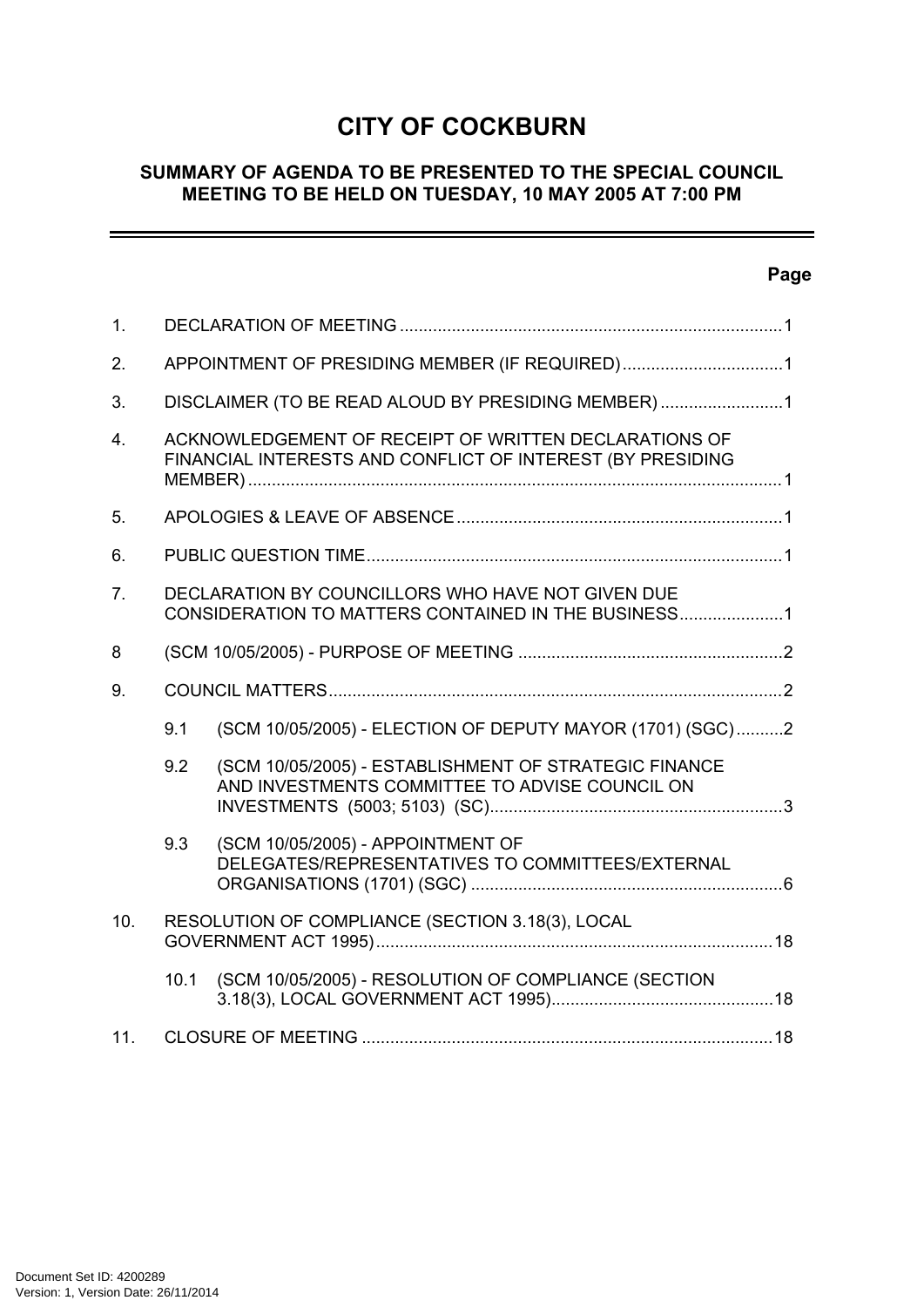# **CITY OF COCKBURN**

# **AGENDA TO BE PRESENTED TO THE SPECIAL COUNCIL MEETING TO BE HELD ON TUESDAY, 10 MAY 2005 AT 7:00 PM**

# <span id="page-2-0"></span>**1. DECLARATION OF MEETING**

#### <span id="page-2-1"></span>**2. APPOINTMENT OF PRESIDING MEMBER (If required)**

#### <span id="page-2-2"></span>**3. DISCLAIMER (To be read aloud by Presiding Member)**

Members of the public, who attend Council Meetings, should not act immediately on anything they hear at the Meetings, without first seeking clarification of Council's position. Persons are advised to wait for written advice from the Council prior to taking action on any matter that they may have before Council.

#### <span id="page-2-3"></span>**4. ACKNOWLEDGEMENT OF RECEIPT OF WRITTEN DECLARATIONS OF FINANCIAL INTERESTS AND CONFLICT OF INTEREST (by Presiding Member)**

Nil

## <span id="page-2-4"></span>**5. APOLOGIES & LEAVE OF ABSENCE**

Nil

#### <span id="page-2-5"></span>**6. PUBLIC QUESTION TIME**

Nil

#### <span id="page-2-6"></span>**7. DECLARATION BY COUNCILLORS WHO HAVE NOT GIVEN DUE CONSIDERATION TO MATTERS CONTAINED IN THE BUSINESS**

Nil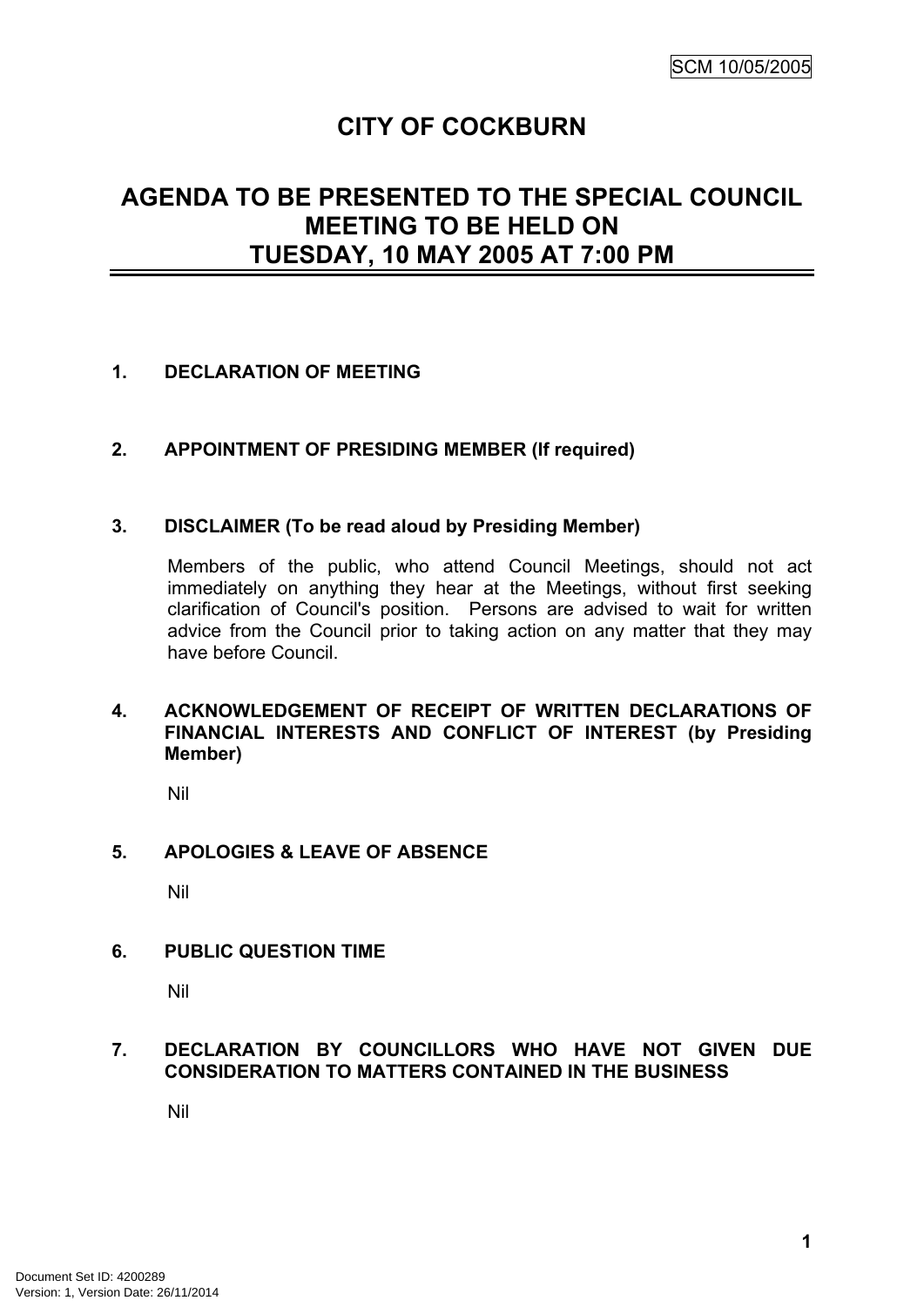## SCM 10/05/2005

#### <span id="page-3-0"></span>**8 (SCM 10/05/2005) - PURPOSE OF MEETING**

The purpose of the meeting is to:-

- (1) Elect the Deputy Mayor;
- (2) Appoint Committee Members, Delegates, etc.

#### <span id="page-3-1"></span>**9. COUNCIL MATTERS**

#### <span id="page-3-2"></span>**9.1 (SCM 10/05/2005) - ELECTION OF DEPUTY MAYOR (1701) (SGC)**

#### **RECOMMENDATION**

That Council conduct an election for the position of Deputy Mayor, pursuant to Schedule 2.3 7(1) of the Local Government Act 1995.

# **COUNCIL DECISION**

#### **Background**

The Local Government Act 1995 (Schedule 2.3 7(1)) provides that the office of the Deputy Mayor is to be filled as the first matter dealt with after the election of Council.

#### **Submission**

N/A

#### **Report**

The election is to be supervised by the Chief Executive Officer in the role of Returning Officer.

If a Councillor is nominated by another Councillor, the person conducting the election, is not to accept the nomination unless the nominee has advised the person conducting the election (orally or in writing), that he/she is willing to be nominated for the office.

The Council Members are to vote on the matter by secret ballot as if they were voting at an election.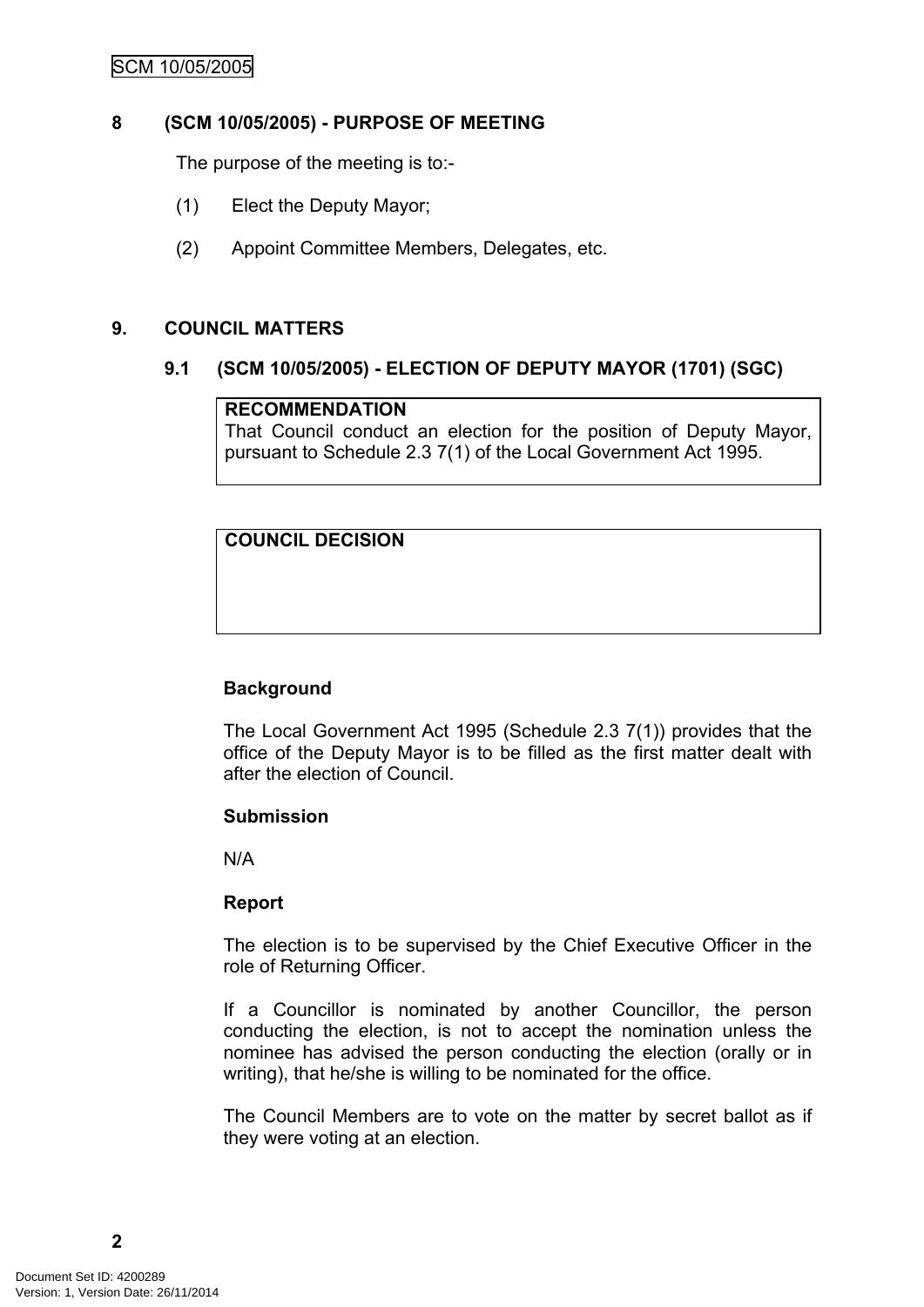The votes are to be counted and the successful candidate is the candidate who receives the greater or greatest number of votes.

If a Deputy Mayor is not elected due to an equity of votes, that count is to be discontinued and not more than seven (7) days later, a Special Meeting of Council is to be held.

Any nominations may be withdrawn and further nominations may be made before or when the Special Meeting is held.

If, at the Special Meeting, an equal number of votes exist after the count, the person conducting the election is to draw lots.

The appointment will be in place for two years, until May 2007.

The person elected by Council as Deputy Mayor, has to make a declaration on the prescribed forms before acting in the office.

The Declaration is to be made in the presence of an authorised person whom a statutory declaration may be made, pursuant to S2 of the Declarations and Attestations Act 1913.

#### **Strategic Plan/Policy Implications**

Key Result Areas "*Managing Your City*" applies.

#### **Budget/Financial Implications**

Council may provide a Deputy Mayor's Allowance.

#### **Implications of Section 3.18(3) Local Government Act, 1995**

Nil

**Note: Following the election of the Deputy Mayor, the Deputy Mayor is to make the Declaration.**

<span id="page-4-0"></span>**9.2 (SCM 10/05/2005) - ESTABLISHMENT OF STRATEGIC FINANCE AND INVESTMENTS COMMITTEE TO ADVISE COUNCIL ON INVESTMENTS (5003; 5103) (SC)**

**RECOMMENDATION** That Council:

(1) pursuant to Section 5.8 of the Local Government Act 1995 (WA) ("the Act"), and in accordance with section  $5.9(2)(c)$  of the Act, establish the "Strategic Finance and Investments Committee"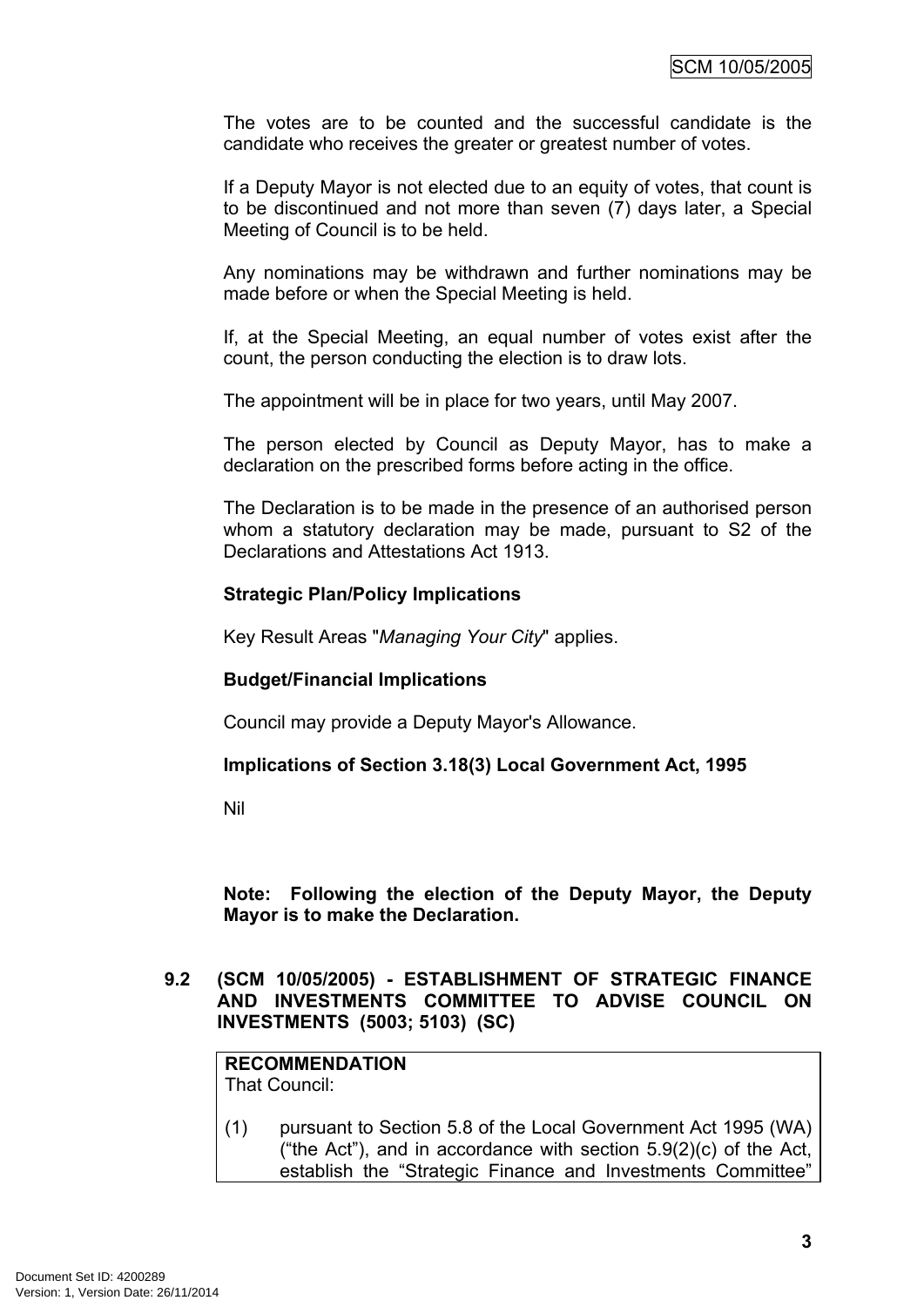("the Committee");

- (2) establish the Terms of Reference of the Committee as providing advice to Council regarding maximisation of returns to Council from its cash and land assets;
- (3) appoint five (5) Elected Members being ………., ………., ………., ………., and ………., to the Committee with elections to be held at the Special Council Meeting on 10 May 2005; and
- (4) appoint the Chief Executive Officer, Acting Director Engineering and Works, Director - Finance and Corporate Services, Manger - Finance, the Management Accountant, and authorise the Committee to co-opt other public or private sector advisors, as required from time to time..

**TO BE CARRIED BY AN ABSOLUTE MAJORITY OF COUNCIL**

**COUNCIL DECISION**

#### **Explanation**

It was decided at the Special Council Meeting on 2 May 2005 that consideration of the matter be deferred to either the Special Meeting of Council on 10 May 2005 or the Ordinary Council Meeting on 17 May 2005, at the discretion of the Chief Executive Officer.

#### **Background**

It has been identified that Council has considerable land assets, some of which are available for sale to realise cash in the short term or potentially can be developed to provide an ongoing income stream. Council also has throughout the year cash funds available for investment.

Council has a policy in regard to investment of cash but does not have a policy/plan for its land assets.

#### **Submission**

N/A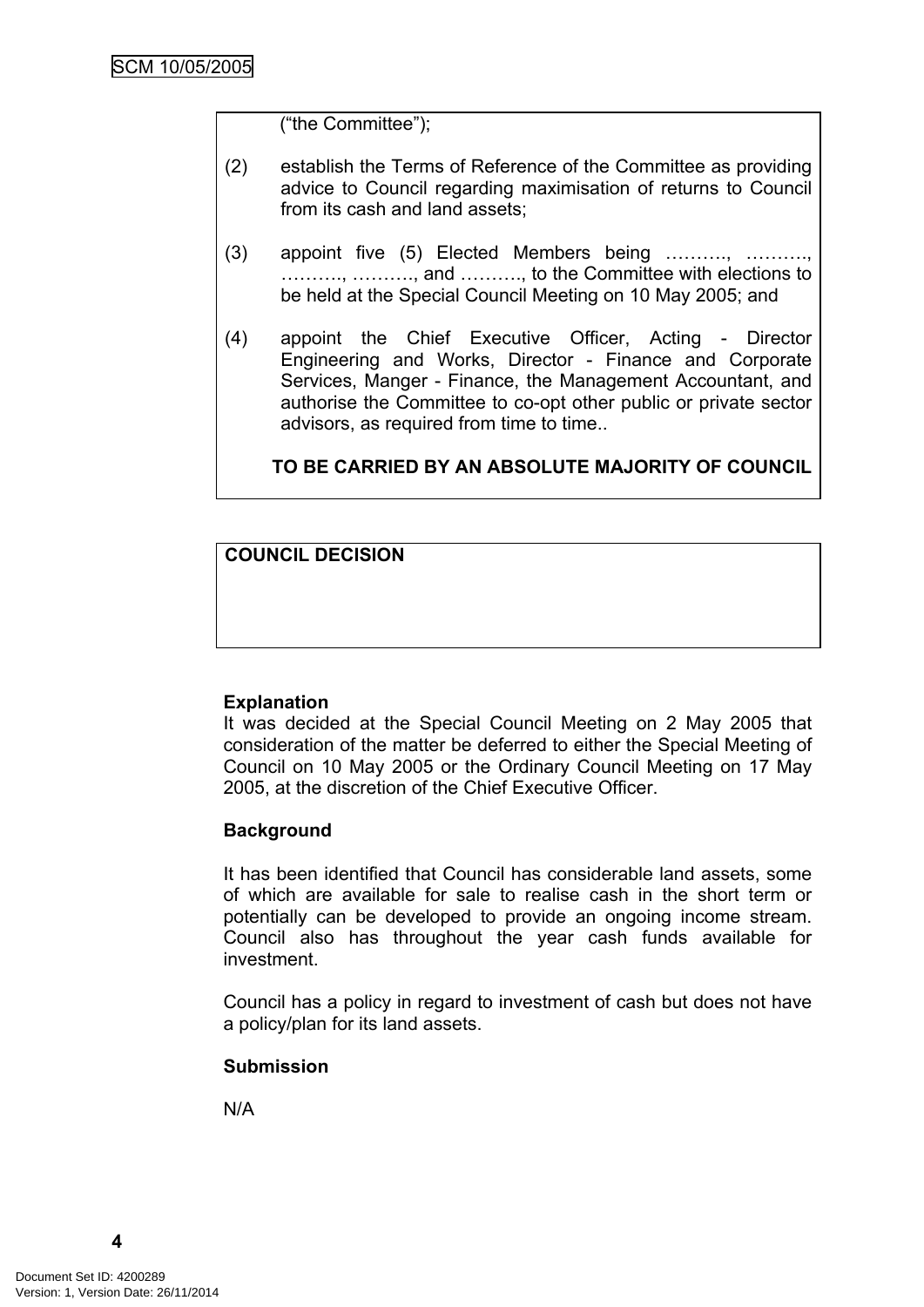# **Report**

It is proposed that a Committee be formed to consider ways to maximise the returns to Council from both land and cash assets. It is intended that the Committee will be joined by private or public sector professionals to provide specialist advice (eg. Council's current cash investment advisors or a property developer) when considered necessary.

The Committee will review Council's existing policy on Investments and make appropriate recommendations on the adequacy of Council's Investment Policy (SFCS1).

The Committee will also examine Council's landholdings with a view to determining which properties should be considered for sale only and which properties are capable of development. Properties capable of development will then be identified as either for sale following development or capable of providing an ongoing income stream for Council. The possibility of joint ventures will also be examined if appropriate. The Committee will take into account the requirements to fund future Community Infrastructure for both construction and ongoing operation costs and make appropriate recommendations to Council. The need for a policy on land assets will also be examined.

It is anticipated that the Committee will meet on at least a quarterly basis.

# **Strategic Plan/Policy Implications**

Key Result Area *Managing Your City* refers.

#### **Budget/Financial Implications**

The Committee will be making recommendations to Council regarding cash investment income and the funding for capital and operating costs for community infrastructure.

#### **Legal Implications**

Business plans may be required for land dealings as required by Section 3.59 of the Local Government Act 1995.

#### **Community Consultation**

N/A

#### **Attachment(s)**

N/A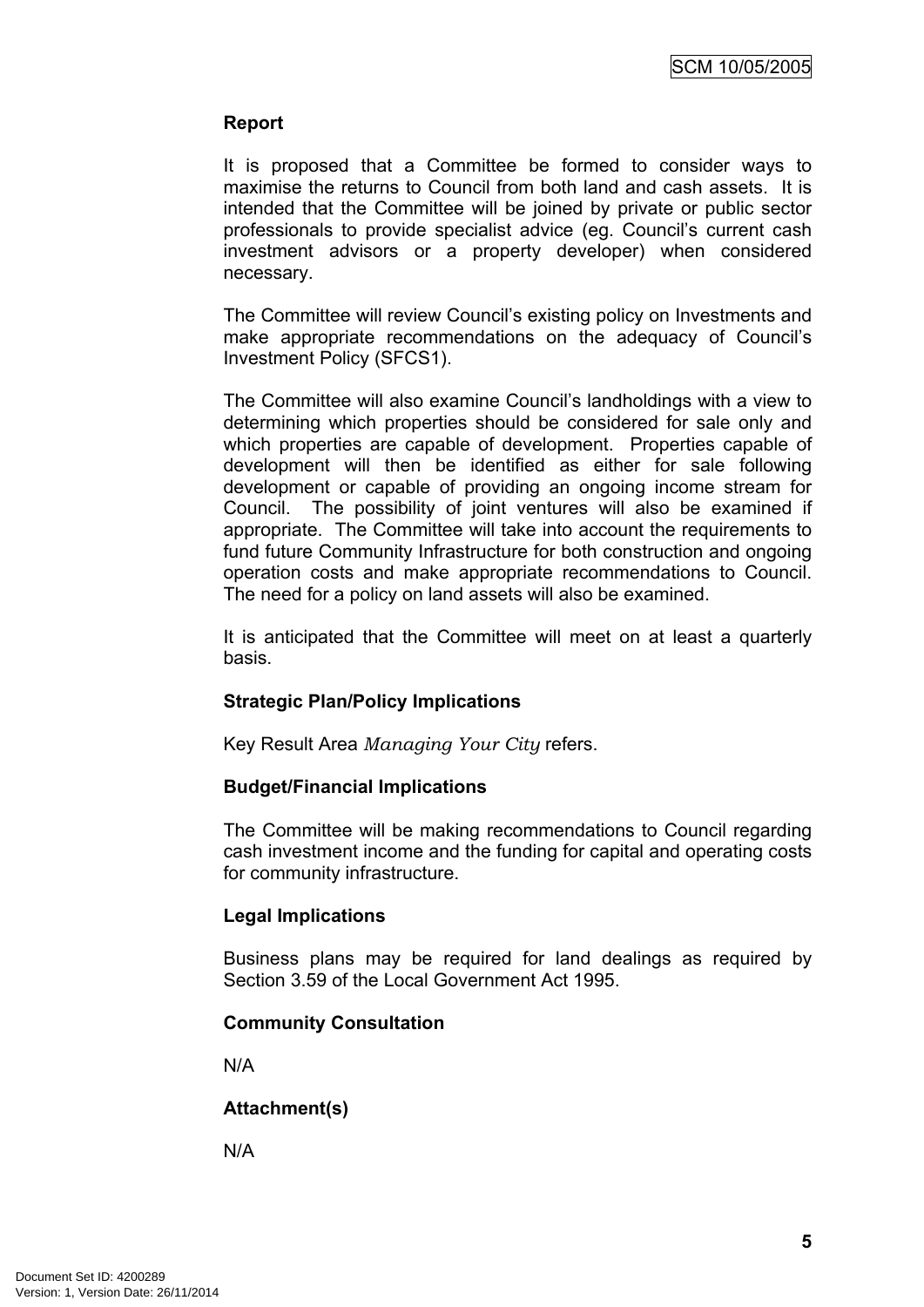# **Advice to Proponent(s)/Applicant**

N/A

**Implications of Section 3.18(3) Local Government Act, 1995**

Nil

# <span id="page-7-0"></span>**9.3 (SCM 10/05/2005) - APPOINTMENT OF DELEGATES/REPRESENTATIVES TO COMMITTEES/EXTERNAL ORGANISATIONS (1701) (SGC)**

#### **RECOMMENDATION**

That Council appoint the following Council Delegates/Representatives to the Committees/Organisations as follows:-

#### **(a) EXTERNAL ORGANISATIONS**

| <b>ALCOA</b><br><b>KWINANA</b><br><b>ENVIRONMENTAL</b>                        | <b>IMPROVEMENT</b><br><b>PLAN</b><br><b>REFINERY</b>                               |  |
|-------------------------------------------------------------------------------|------------------------------------------------------------------------------------|--|
| <b>WORKING GROUP</b>                                                          |                                                                                    |  |
|                                                                               | Purpose: To act as a community reference group for development of an environmental |  |
| improvement plan for Alcoa's Kwinana Refinery.                                |                                                                                    |  |
|                                                                               |                                                                                    |  |
| Meets every three weeks.                                                      |                                                                                    |  |
| Disbanded on:                                                                 |                                                                                    |  |
| Replaced by /Replaces: Alcoa's Community Consultation Network                 |                                                                                    |  |
| <b>Elected Member</b>                                                         |                                                                                    |  |
| <b>Elected Member</b>                                                         |                                                                                    |  |
| Principal Environmental Health Officer                                        | Mr J Hardy                                                                         |  |
|                                                                               |                                                                                    |  |
| <b>ALCOA STAKEHOLDER REFERENCE GROUPS</b>                                     |                                                                                    |  |
|                                                                               | (Kwinana Emission Reduction Project and Kwinana Long Term Residue Planning         |  |
| Project)                                                                      |                                                                                    |  |
|                                                                               | Purpose: To provide community input and feedback regarding the emissions reduction |  |
| project and long term residue planning project.                               |                                                                                    |  |
|                                                                               |                                                                                    |  |
| Meets when called.                                                            |                                                                                    |  |
| Disbanded on:                                                                 |                                                                                    |  |
| Replaced by /Replaces:                                                        |                                                                                    |  |
| Elected Member                                                                |                                                                                    |  |
| Principal Environmental Health Officer                                        | Mr J Hardy (Emissions Meeting Only)                                                |  |
|                                                                               |                                                                                    |  |
| <b>BEELIAR REGIONAL PARK ADVISORY COMMITTEE</b>                               |                                                                                    |  |
|                                                                               | Purpose: Organised by CALM. This committee formed by community members and         |  |
| LGAs, discusses issues pertaining to the Beeliar Regional Park and associated |                                                                                    |  |
| management plan.                                                              |                                                                                    |  |
|                                                                               |                                                                                    |  |
| Meets every 2nd month 5:30pm at Wetlands Education Centre                     |                                                                                    |  |
| Disbanded on:                                                                 |                                                                                    |  |
| Replaced by /Replaces:                                                        |                                                                                    |  |
| <b>Elected Member</b>                                                         |                                                                                    |  |
| Elected Member (Deputy)                                                       |                                                                                    |  |
| (Planning<br>Environmental<br>Officer<br>&                                    | Mr P Strano (Advisor)                                                              |  |
| Policy)                                                                       |                                                                                    |  |
|                                                                               |                                                                                    |  |
| <b>COCKBURN CENTRAL IMPLEMENTATION STEERING COMMITTEE</b>                     |                                                                                    |  |
| Purpose:                                                                      | A State Government committee consisting of appropriate authorities to              |  |
| oversee planning and development of the Cockburn Central Area.                |                                                                                    |  |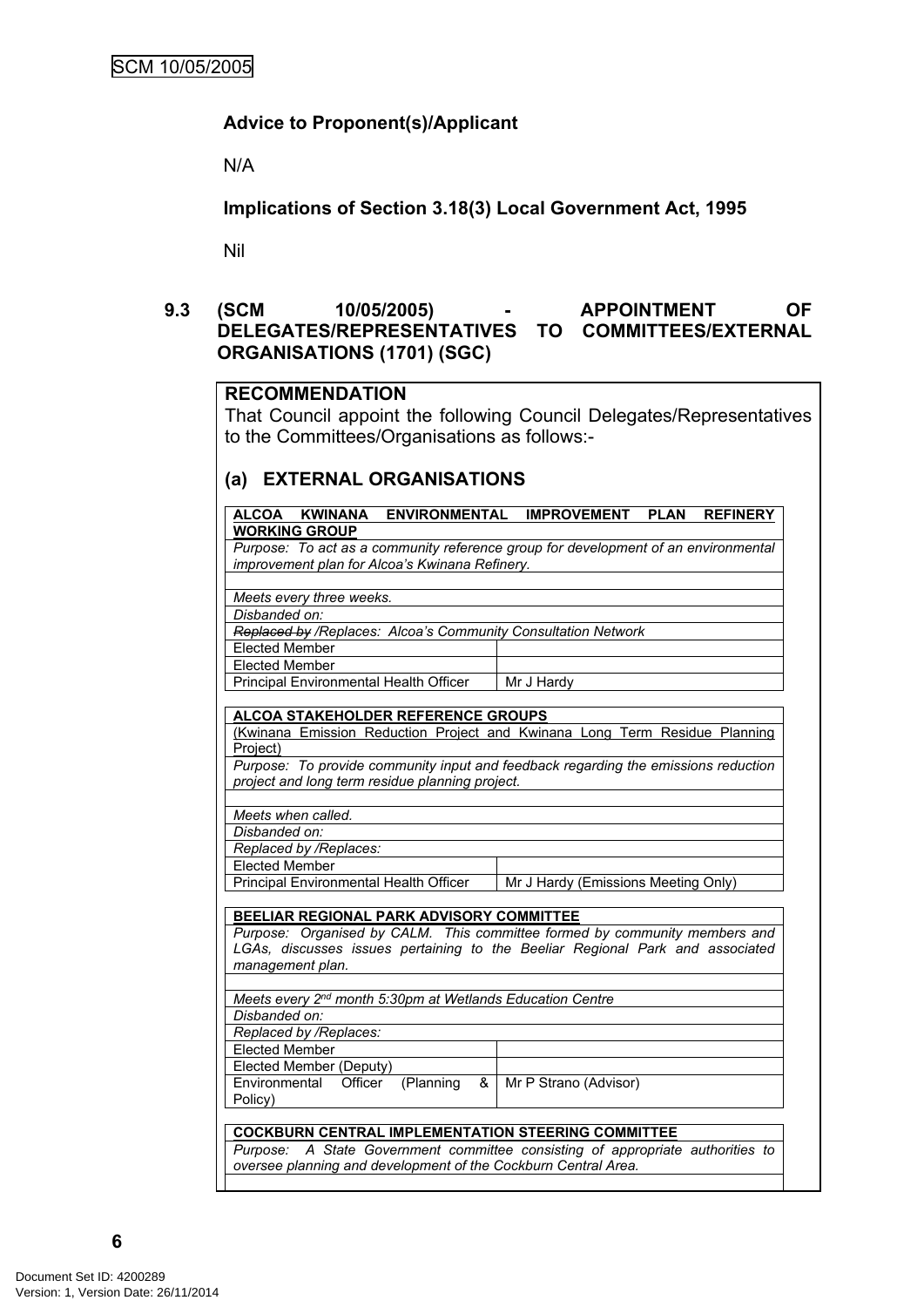| (Meets monthly at DPI)                                                                                         |                                                                                                                                                                                                                                                                     |
|----------------------------------------------------------------------------------------------------------------|---------------------------------------------------------------------------------------------------------------------------------------------------------------------------------------------------------------------------------------------------------------------|
| Disbanded on:                                                                                                  |                                                                                                                                                                                                                                                                     |
| Replaced by /Replaces:                                                                                         |                                                                                                                                                                                                                                                                     |
| <b>Elected Member</b>                                                                                          |                                                                                                                                                                                                                                                                     |
| Elected Member (Deputy)                                                                                        |                                                                                                                                                                                                                                                                     |
| <b>Chief Executive Officer</b>                                                                                 | Mr S Cain                                                                                                                                                                                                                                                           |
| Manager, Planning Services                                                                                     | Mr A. Blood                                                                                                                                                                                                                                                         |
|                                                                                                                |                                                                                                                                                                                                                                                                     |
| <b>COCKBURN SOUND CONSERVATION COMMITTEE</b>                                                                   |                                                                                                                                                                                                                                                                     |
|                                                                                                                | Purpose: Comprised of local representatives interested in protecting and participating                                                                                                                                                                              |
| in activities which affect Cockburn Sound.                                                                     |                                                                                                                                                                                                                                                                     |
|                                                                                                                |                                                                                                                                                                                                                                                                     |
| Meets quarterly at Rockingham                                                                                  |                                                                                                                                                                                                                                                                     |
| Disbanded on:                                                                                                  |                                                                                                                                                                                                                                                                     |
| Replaced by /Replaces:                                                                                         |                                                                                                                                                                                                                                                                     |
| <b>Elected Member</b>                                                                                          |                                                                                                                                                                                                                                                                     |
| Elected Member (Deputy)                                                                                        |                                                                                                                                                                                                                                                                     |
|                                                                                                                |                                                                                                                                                                                                                                                                     |
|                                                                                                                |                                                                                                                                                                                                                                                                     |
| <b>COCKBURN SOUND MANAGEMENT COUNCIL</b>                                                                       |                                                                                                                                                                                                                                                                     |
|                                                                                                                | Purpose: State Government committee responsible for management of activities within                                                                                                                                                                                 |
| the Sound and surrounding areas.                                                                               |                                                                                                                                                                                                                                                                     |
|                                                                                                                |                                                                                                                                                                                                                                                                     |
| Meets as necessary at Rockingham. Sitting Fee applies.                                                         |                                                                                                                                                                                                                                                                     |
| Disbanded on:                                                                                                  |                                                                                                                                                                                                                                                                     |
| Replaced by /Replaces:                                                                                         |                                                                                                                                                                                                                                                                     |
| <b>Elected Member</b>                                                                                          |                                                                                                                                                                                                                                                                     |
| <b>Elected Member (Deputy)</b>                                                                                 |                                                                                                                                                                                                                                                                     |
|                                                                                                                | Mr P. Strano (Advisor)                                                                                                                                                                                                                                              |
| Environmental Officer (Technical)<br>DEWCP & COCKBURN CEMENT COMMUNITY WORKING GROUP<br>Purpose:               | Comprised of DEWCP, City of Cockburn, CCL representatives and                                                                                                                                                                                                       |
| audit review issues.                                                                                           | concerned residents to discuss issues relating to licensing of and operation of the plant<br>which may result in emissions that impact surrounding environment and residents. To<br>provide community input and feedback regarding DOE & CCL progress in addressing |
|                                                                                                                |                                                                                                                                                                                                                                                                     |
| Meets bi-monthly at Yangebup Family Centre.                                                                    |                                                                                                                                                                                                                                                                     |
| Disbanded on:                                                                                                  |                                                                                                                                                                                                                                                                     |
| Replaced by /Replaces:                                                                                         |                                                                                                                                                                                                                                                                     |
| <b>Elected Member</b>                                                                                          |                                                                                                                                                                                                                                                                     |
| Principal Environmental Health Officer                                                                         | Mr J. Hardy                                                                                                                                                                                                                                                         |
|                                                                                                                |                                                                                                                                                                                                                                                                     |
| HOPE VALLEY/WATTLEUP COMMUNITY MANAGEMENT COMMITTEE<br>by Fran Logan) to deal with township management issues. | Purpose: Consists of local community, LandCorp & Council representatives (Chaired                                                                                                                                                                                   |
|                                                                                                                |                                                                                                                                                                                                                                                                     |
| Meets monthly at LandCorp office Wattleup.                                                                     |                                                                                                                                                                                                                                                                     |
| Disbanded on:                                                                                                  |                                                                                                                                                                                                                                                                     |
| Replaced by /Replaces:                                                                                         |                                                                                                                                                                                                                                                                     |
| <b>Elected Member</b>                                                                                          |                                                                                                                                                                                                                                                                     |
| Elected Member (Deputy)                                                                                        |                                                                                                                                                                                                                                                                     |
|                                                                                                                |                                                                                                                                                                                                                                                                     |
| HOPE VALLEY/WATTLEUP REDEVELOPMENT REFERENCE GROUP                                                             |                                                                                                                                                                                                                                                                     |
|                                                                                                                | Purpose: Consists of rural community, local MPs, Cockburn & Kwinana Council                                                                                                                                                                                         |
| representatives to discuss overall master plan input.                                                          |                                                                                                                                                                                                                                                                     |
|                                                                                                                |                                                                                                                                                                                                                                                                     |
| Meets monthly at LandCorp office Wattleup.                                                                     |                                                                                                                                                                                                                                                                     |
| Disbanded on:                                                                                                  |                                                                                                                                                                                                                                                                     |
| Replaced by /Replaces:                                                                                         |                                                                                                                                                                                                                                                                     |
| <b>Elected Member</b><br>Elected Member (Deputy)                                                               |                                                                                                                                                                                                                                                                     |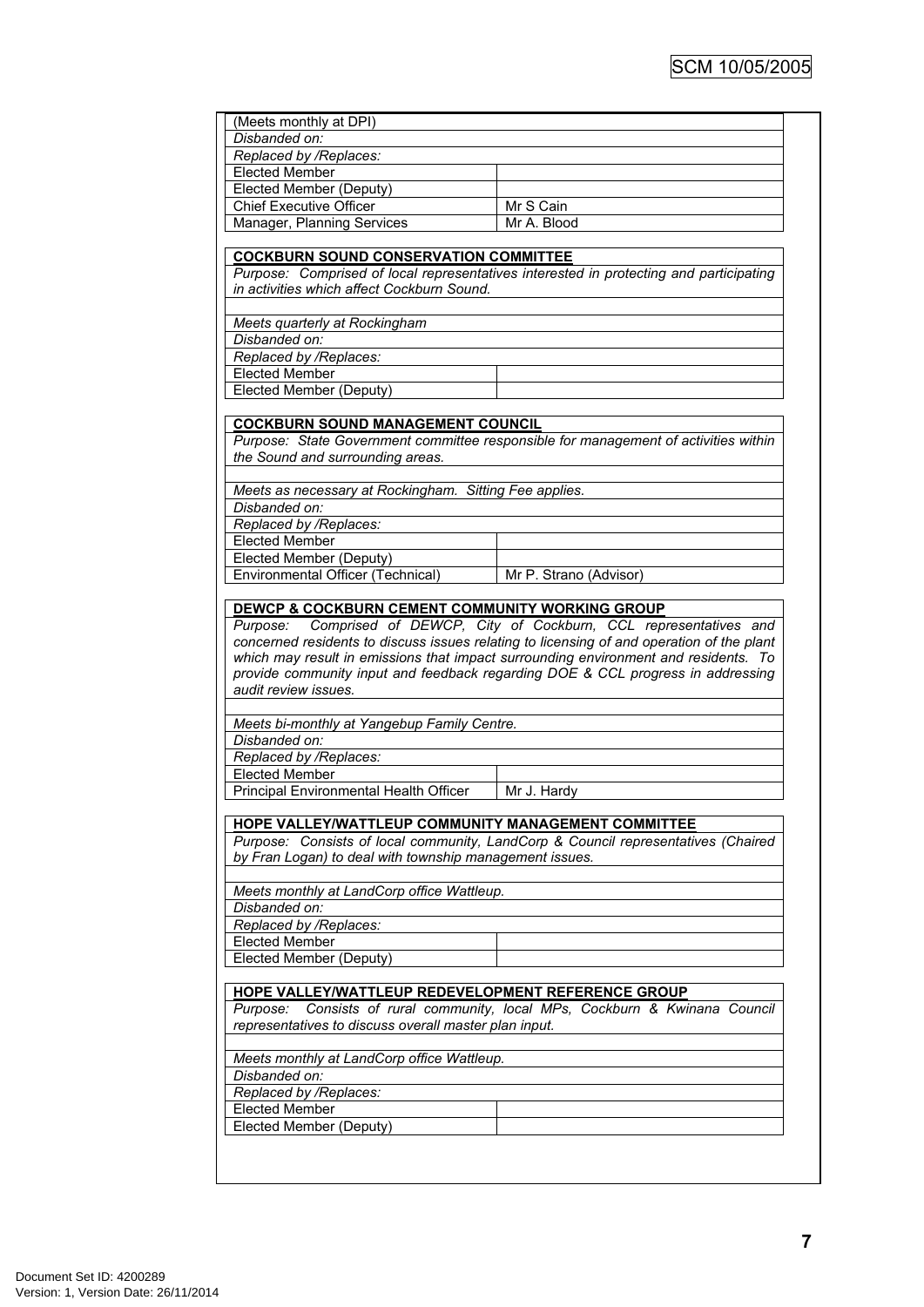| JANDAKOT BOTANICAL PARK ADVISORY COMMITTEE                                       |                                                                                      |  |
|----------------------------------------------------------------------------------|--------------------------------------------------------------------------------------|--|
| Purpose: Organised by CALM. Formed by community members and LGAs, discusses      |                                                                                      |  |
|                                                                                  |                                                                                      |  |
| issues pertaining to the Jandakot Botanical Park and associated management plan. |                                                                                      |  |
|                                                                                  |                                                                                      |  |
| Meets as necessary at Cockburn Wetland Education Centre.                         |                                                                                      |  |
| Disbanded on:                                                                    |                                                                                      |  |
| Replaced by /Replaces:                                                           |                                                                                      |  |
| <b>Elected Member</b>                                                            |                                                                                      |  |
|                                                                                  |                                                                                      |  |
| Environmental Officer (Technical)                                                | Mr P. Strano (Advisor)                                                               |  |
| <b>MELVILLE - COCKBURN CHAMBER OF COMMERCE</b>                                   |                                                                                      |  |
| Purpose: To represent Council's interest on this local business group.           |                                                                                      |  |
|                                                                                  |                                                                                      |  |
| Meets monthly - alternating times and venues.                                    |                                                                                      |  |
| Disbanded on:                                                                    |                                                                                      |  |
|                                                                                  |                                                                                      |  |
| Replaced by /Replaces:                                                           |                                                                                      |  |
| <b>Elected Member</b>                                                            |                                                                                      |  |
| Elected Member (1 <sup>st</sup> Deputy)                                          |                                                                                      |  |
|                                                                                  |                                                                                      |  |
| PERTH URBAN RAIL PROJECT (Stakeholder Reference Group)                           |                                                                                      |  |
| Purpose: To contribute to the planning of the Southern Suburbs Railway.          |                                                                                      |  |
|                                                                                  |                                                                                      |  |
| Meets as necessary.                                                              |                                                                                      |  |
| Disbanded on:                                                                    |                                                                                      |  |
| Replaced by /Replaces:                                                           |                                                                                      |  |
|                                                                                  |                                                                                      |  |
| <b>Elected Member</b>                                                            |                                                                                      |  |
| Elected Member (Deputy)                                                          |                                                                                      |  |
|                                                                                  |                                                                                      |  |
| <b>REGIONAL ROAD FUNDING SUB-GROUP</b>                                           |                                                                                      |  |
| Purpose: To allocate priorities for regional road funding.                       |                                                                                      |  |
|                                                                                  |                                                                                      |  |
| Meets once a year.                                                               |                                                                                      |  |
| Disbanded on:                                                                    |                                                                                      |  |
| Replaced by /Replaces:                                                           |                                                                                      |  |
| <b>Elected Member</b>                                                            |                                                                                      |  |
| Elected Member (Deputy)                                                          |                                                                                      |  |
|                                                                                  |                                                                                      |  |
| Director, Engineering & Works                                                    | Mr S Hiller                                                                          |  |
| Manager, Engineering                                                             | Mr J Radaich                                                                         |  |
|                                                                                  |                                                                                      |  |
| SOUTH METROPOLITAN ZONE - LOCAL GOVERNMENT ASSOCIATION                           |                                                                                      |  |
|                                                                                  | Purpose: This is a sub-zone meeting to WALGA and Council is one of the 6 members     |  |
| of the group. Considers items of business as provided by WALGA.                  |                                                                                      |  |
|                                                                                  |                                                                                      |  |
| Meets bi-monthly last Monday - 5:30pm at rotating venues.                        |                                                                                      |  |
| Disbanded on:                                                                    |                                                                                      |  |
| Replaced by /Replaces:                                                           |                                                                                      |  |
| <b>Elected Member</b>                                                            |                                                                                      |  |
| <b>Elected Member</b>                                                            |                                                                                      |  |
|                                                                                  |                                                                                      |  |
| <b>Elected Member</b>                                                            |                                                                                      |  |
| CEO                                                                              | Mr S Cain (Advisor)                                                                  |  |
| Director, Community Services (Deputy)                                            | Mr D. Green                                                                          |  |
|                                                                                  |                                                                                      |  |
| SOUTH WEST DISTRICT PLANNING COMMITTEE                                           |                                                                                      |  |
|                                                                                  | Purpose: Planning forum for the administration of the Metropolitan Region Scheme for |  |
| the South West District Local Councils.                                          |                                                                                      |  |
|                                                                                  |                                                                                      |  |
| Meets bi-monthly 7.30pm at rotating venues                                       |                                                                                      |  |
| Disbanded on:                                                                    |                                                                                      |  |
|                                                                                  |                                                                                      |  |
| Replaced by /Replaces:                                                           |                                                                                      |  |
| <b>Elected Member</b>                                                            |                                                                                      |  |
| <b>Elected Member (Deputy)</b>                                                   |                                                                                      |  |
| Acting Director, Planning & Development                                          | Mr M. Ross (Advisor)                                                                 |  |
|                                                                                  |                                                                                      |  |
|                                                                                  |                                                                                      |  |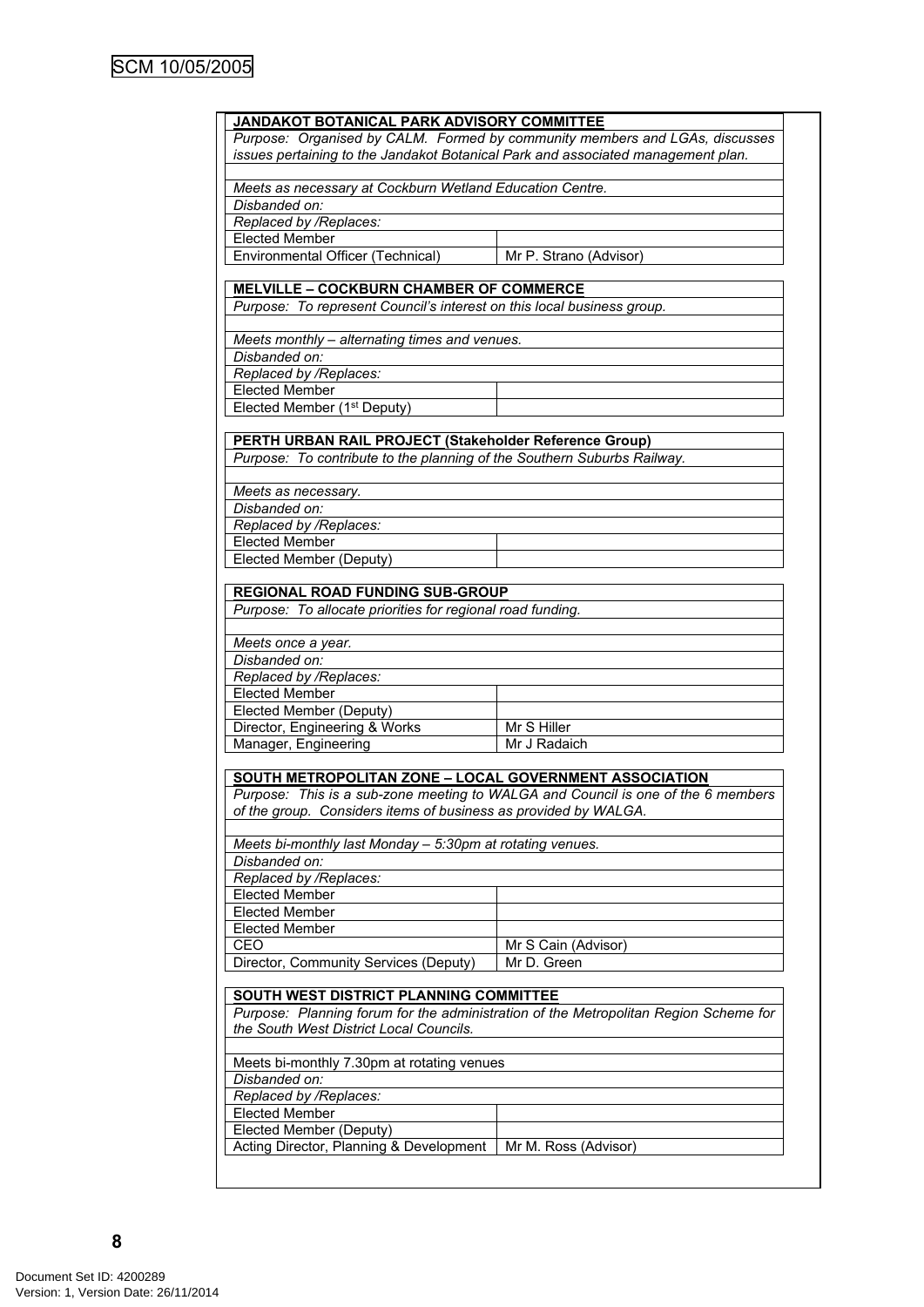|                                                                                          | SOUTH WEST GROUP MANAGEMENT COMMITTEE                                                      |  |
|------------------------------------------------------------------------------------------|--------------------------------------------------------------------------------------------|--|
| Purpose: Comprises Mayors of each of the South West Group Councils. To promote           |                                                                                            |  |
| the activities of local government across the whole of the South West, looking for items |                                                                                            |  |
| of common interest.                                                                      |                                                                                            |  |
|                                                                                          |                                                                                            |  |
| Meets monthly - Thursday, 8.00am at rotating venues.                                     |                                                                                            |  |
| Disbanded on:                                                                            |                                                                                            |  |
| Replaced by /Replaces:                                                                   |                                                                                            |  |
| Elected Member (Mayor)                                                                   |                                                                                            |  |
| Elected Member Deputy (Dep. Mayor)                                                       |                                                                                            |  |
|                                                                                          |                                                                                            |  |
| <b>SOUTH WEST GROUP TRANSPORT COMMITTEE</b>                                              |                                                                                            |  |
|                                                                                          | Purpose: To contribute to discussion relating to transport planning initiatives within the |  |
| South West area.                                                                         |                                                                                            |  |
|                                                                                          |                                                                                            |  |
| Meets bi-monthly 2nd Thursday 4.00pm at rotating venues.                                 |                                                                                            |  |
| Disbanded on:                                                                            |                                                                                            |  |
| Replaced by /Replaces:                                                                   |                                                                                            |  |
| <b>Elected Member</b>                                                                    |                                                                                            |  |
| Elected Member (Deputy)                                                                  |                                                                                            |  |
| Director, Engineering & Works                                                            | Mr S Hiller                                                                                |  |
|                                                                                          |                                                                                            |  |
| SOUTHERN METROPOLITAN REGIONAL COUNCIL                                                   |                                                                                            |  |
|                                                                                          | Purpose: To manage the activities of the SMRC, which includes the RRRC. Meeting            |  |
| fee applies.                                                                             |                                                                                            |  |
|                                                                                          |                                                                                            |  |
| Meets bi-monthly on Thursdays 5.00pm at rotating venues)                                 |                                                                                            |  |
| Disbanded on:                                                                            |                                                                                            |  |
| Replaced by /Replaces:<br><b>Elected Member</b>                                          |                                                                                            |  |
|                                                                                          |                                                                                            |  |
| Elected Member (Deputy)<br><b>Chief Executive Officer</b>                                |                                                                                            |  |
|                                                                                          | Mr S Cain (Advisor)<br>Mr S Hiller (Advisor)                                               |  |
| Director, Engineering & Works (Deputy)                                                   |                                                                                            |  |
| <b>VISION FOR COCKBURN COASTAL DIALOGUE</b>                                              |                                                                                            |  |
|                                                                                          |                                                                                            |  |
|                                                                                          |                                                                                            |  |
|                                                                                          | Purpose: To develop an overall plan for Cockburn Coast, bringing together individual       |  |
| projects occurring in the area.                                                          |                                                                                            |  |
|                                                                                          |                                                                                            |  |
| Meets every<br>(insert day/date)<br>at<br>Disbanded on:                                  | (insert time) at (insert location)                                                         |  |
|                                                                                          |                                                                                            |  |
| Replaced by /Replaces:                                                                   |                                                                                            |  |
| Elected Member<br><b>Elected Member</b>                                                  |                                                                                            |  |
|                                                                                          |                                                                                            |  |
| <b>WETLANDS EDUCATION CENTRE MANAGEMENT COMMITTEE</b>                                    |                                                                                            |  |
| Purpose: To oversee the operation of the Cockburn Wetlands Education Centre.             |                                                                                            |  |
|                                                                                          |                                                                                            |  |
| Meets 2 <sup>nd</sup> Monday each month 6:00pm at Wetlands Education Centre              |                                                                                            |  |
| Disbanded on:                                                                            |                                                                                            |  |
| Replaced by /Replaces:                                                                   |                                                                                            |  |
| <b>Elected Member</b>                                                                    |                                                                                            |  |
| <b>Elected Member (Deputy)</b>                                                           |                                                                                            |  |
|                                                                                          |                                                                                            |  |
| WOODMAN POINT MANAGEMENT PLANNING COMMITTEE                                              |                                                                                            |  |
|                                                                                          | Purpose: To assist in the implementation of the Woodman Point Management Plan.             |  |
|                                                                                          |                                                                                            |  |
| Meets as necessary at CALM Office 5pm.                                                   |                                                                                            |  |
| Disbanded on:                                                                            |                                                                                            |  |
| Replaced by /Replaces:                                                                   |                                                                                            |  |
| <b>Elected Member</b>                                                                    |                                                                                            |  |
| Elected Member (Deputy)                                                                  |                                                                                            |  |
| <b>Manager Community Services</b>                                                        | Mr R. Avard                                                                                |  |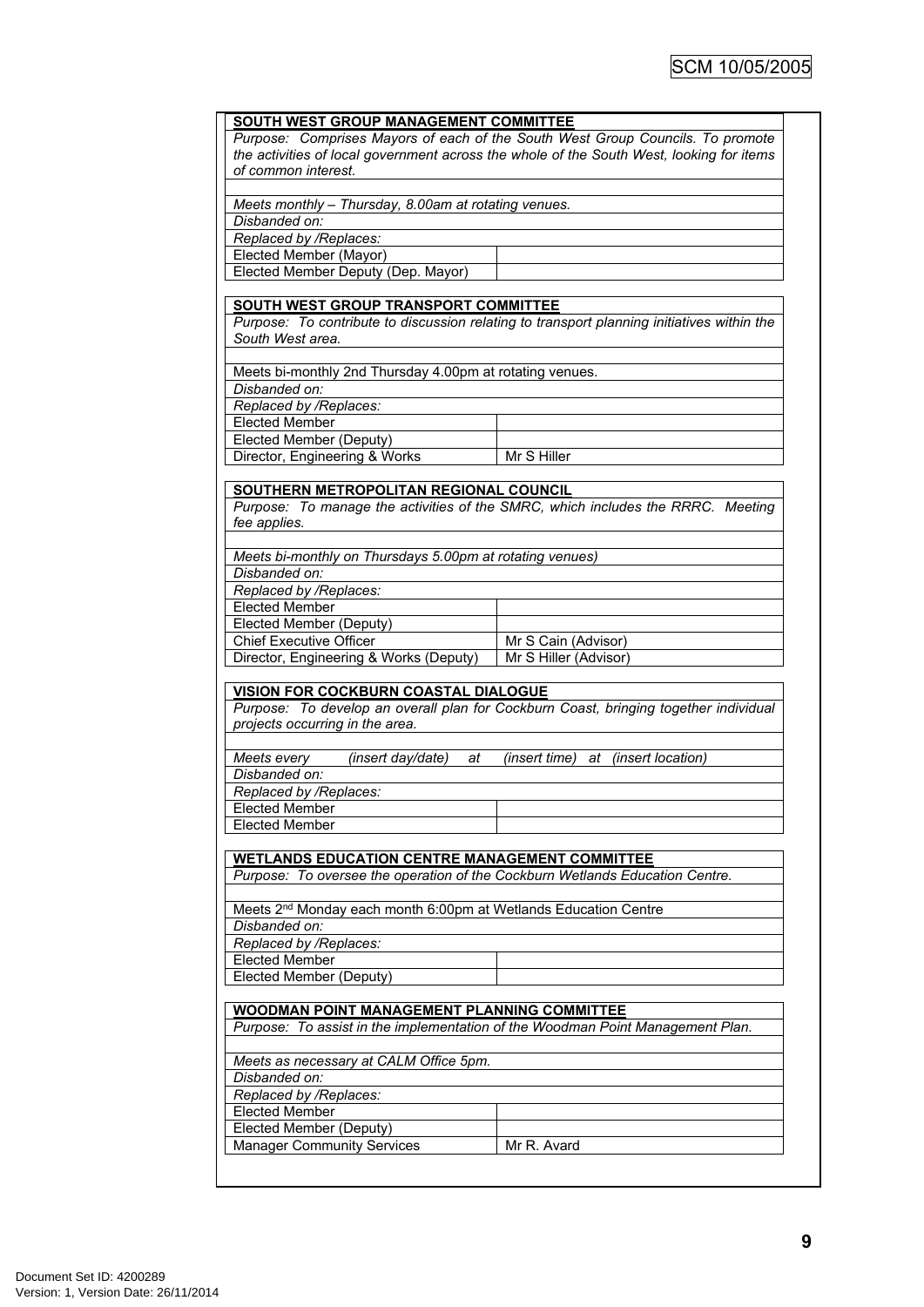# **(b) INTERNAL COMMITTEES**

#### **ABORIGINAL ADVISORY COMMITTEE**

*Purpose: To advise and assist in creating a strong and pro-active partnership with the local aboriginal community.*

| Meets as necessary.                     |                         |
|-----------------------------------------|-------------------------|
| Disbanded on:                           |                         |
| Replaced by /Replaces:                  |                         |
| Elected Member                          |                         |
| <b>Elected Member</b>                   |                         |
| Elected Member (Deputy)                 |                         |
| <b>Aboriginal Community Development</b> | <b>Ms Christy Mippy</b> |
| Officer                                 |                         |
| Various Aboriginal & Community          |                         |
| Representatives to be appointed by      |                         |
| Council.                                |                         |

#### **ADMINISTRATION CENTRE CONSTRUCTION COMMITTEE**

*Purpose: To oversee the project in relation to the extension of the administration building.*

*Meets as necessary.*

| Disbanded on:                                                       |                  |  |
|---------------------------------------------------------------------|------------------|--|
| Replaced by /Replaces: Elected Members Area Refurbishment Committee |                  |  |
| <b>Elected Member</b>                                               |                  |  |
| <b>Elected Member</b>                                               |                  |  |
| <b>Elected Member</b>                                               |                  |  |
| <b>Elected Member</b>                                               |                  |  |
| <b>Elected Member</b>                                               |                  |  |
| <b>Elected Member</b>                                               |                  |  |
| <b>Chief Executive Officer</b>                                      | Mr S Cain        |  |
| <b>Projects Manager</b>                                             | To be appointed. |  |
|                                                                     |                  |  |

# **AUDIT COMMITTEE**<br>Purpose: Monitors

*Purpose: Monitors issues of financial and legislative compliance within the administrative area of Council's operations.*

| Meets as necessary.                             |            |  |
|-------------------------------------------------|------------|--|
| Disbanded on:                                   |            |  |
| Replaced by /Replaces: Internal Audit Committee |            |  |
| Elected Member (Mayor)                          |            |  |
| <b>Elected Member</b>                           |            |  |
| <b>Elected Member</b>                           |            |  |
| <b>Elected Member</b>                           |            |  |
| <b>Elected Member</b>                           |            |  |
| Elected Member (Deputy)                         |            |  |
| CEO                                             | Mr S Cain  |  |
| Director, Community Services                    | Mr D Green |  |

#### **CITIZEN AWARDS SELECTION COMMITTEE**

*Purpose: To consider awards for the recognition of citizens within the City of Cockburn, including the Citizen of the Year Award.*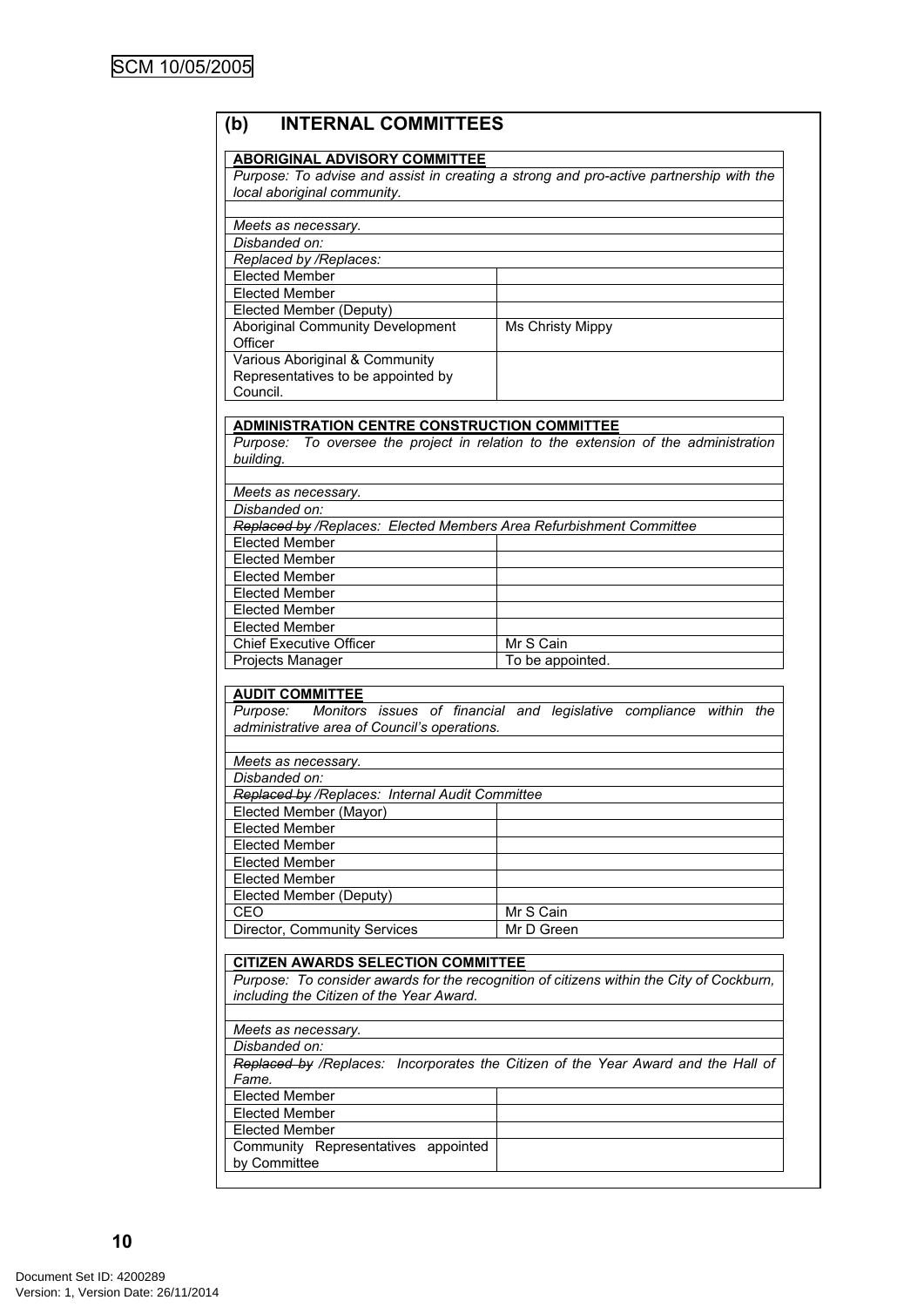| <b>COCKBURN BUSH FIRE ADVISORY COMMITTEE</b><br>Bush Fire Brigades and their association with the Metropolitan Fire Service.                                        | Purpose: Responsible for the operation and monitoring of Council's two Volunteer             |
|---------------------------------------------------------------------------------------------------------------------------------------------------------------------|----------------------------------------------------------------------------------------------|
| Meets as necessary at 6:30pm in Council Chambers.                                                                                                                   |                                                                                              |
| Disbanded on:                                                                                                                                                       |                                                                                              |
| Replaced by /Replaces:                                                                                                                                              |                                                                                              |
| <b>Elected Member</b>                                                                                                                                               |                                                                                              |
| <b>Elected Member</b>                                                                                                                                               |                                                                                              |
|                                                                                                                                                                     |                                                                                              |
| Chief Bush Fire Control Officer                                                                                                                                     | Mr D Johnston                                                                                |
| Deputy Chief Bush Fire Control Officer                                                                                                                              | Mr S Filer                                                                                   |
| South Coogee Volunteer Bush Fire                                                                                                                                    | Captain                                                                                      |
| Brigade Representatives (2)                                                                                                                                         | 1 <sup>st</sup> Lieutenant                                                                   |
| Jandakot Volunteer Bush Fire Brigade                                                                                                                                | Captain                                                                                      |
| Representatives (2)                                                                                                                                                 | 1 <sup>st</sup> Lieutenant                                                                   |
| (Non-voting<br><b>CALM</b><br>Representative                                                                                                                        |                                                                                              |
| delegate)                                                                                                                                                           |                                                                                              |
| <b>FESA</b><br>(Non-voting<br>Representatives                                                                                                                       | <b>BFS District Manager</b>                                                                  |
| delegates)                                                                                                                                                          | <b>FRS District Manager</b>                                                                  |
|                                                                                                                                                                     |                                                                                              |
| <b>COCKBURN CENTRAL YOUTH CENTRE COMMITTEE</b>                                                                                                                      |                                                                                              |
|                                                                                                                                                                     | Purpose: To provide advice on the development of youth facilities and activities at          |
| Cockburn Central.                                                                                                                                                   |                                                                                              |
|                                                                                                                                                                     |                                                                                              |
| Meets as required.                                                                                                                                                  |                                                                                              |
| Disbanded on:                                                                                                                                                       |                                                                                              |
| Replaced by /Replaces:                                                                                                                                              |                                                                                              |
| <b>Elected Member</b>                                                                                                                                               |                                                                                              |
| <b>Elected Member</b>                                                                                                                                               |                                                                                              |
| <b>Elected Member</b>                                                                                                                                               |                                                                                              |
| Mayor - Youth Advisory Council                                                                                                                                      | Mr Nigel Morrison                                                                            |
| Deputy Mayor - Youth Advisory Council                                                                                                                               | Ms Kirstin Semple                                                                            |
|                                                                                                                                                                     | Purpose: To deal with issues of general recreational pursuits within the District and        |
| <b>COCKBURN RECREATION COMMITTEE</b><br>and associated matters.                                                                                                     | respond to issues raised by organisations in relation to recreational activities, facilities |
|                                                                                                                                                                     |                                                                                              |
| Meets 2nd Tuesday each month 7:30pm.                                                                                                                                |                                                                                              |
| Disbanded on:                                                                                                                                                       |                                                                                              |
| Replaced by /Replaces:                                                                                                                                              |                                                                                              |
| <b>Elected Member</b>                                                                                                                                               |                                                                                              |
| <b>Elected Member</b>                                                                                                                                               |                                                                                              |
| Elected Member (Deputy)                                                                                                                                             |                                                                                              |
| <b>Recreation Services Coordinator</b>                                                                                                                              | Mr A. Jarvis (Advisor)                                                                       |
| Sporting Representatives (2)                                                                                                                                        | Mr Bret Gabrielson                                                                           |
|                                                                                                                                                                     | Mr Jack Monaco                                                                               |
| Recreation Representatives (2)                                                                                                                                      | Ms Andrea Morgan                                                                             |
|                                                                                                                                                                     | Mr Steven French                                                                             |
| Community Representatives (2)                                                                                                                                       | Mr Bill Wallington                                                                           |
|                                                                                                                                                                     | Mrs Val Ellement                                                                             |
| Aged/Disability Representative                                                                                                                                      | Mr David Troup                                                                               |
|                                                                                                                                                                     | Mr Paul Bridle                                                                               |
|                                                                                                                                                                     | vacant                                                                                       |
|                                                                                                                                                                     |                                                                                              |
|                                                                                                                                                                     |                                                                                              |
|                                                                                                                                                                     |                                                                                              |
|                                                                                                                                                                     | Purpose: A district-wide mobile security / surveillance service with the objective of        |
|                                                                                                                                                                     |                                                                                              |
| Youth Representative<br><b>Business Representative</b><br><b>COCKBURN SECURITY SERVICES COMMITTEE</b><br>enhancing safety and security within the City of Cockburn. |                                                                                              |
| Meets as necessary.                                                                                                                                                 |                                                                                              |
| Disbanded on:                                                                                                                                                       |                                                                                              |
| Replaced by /Replaces:<br><b>Elected Member</b>                                                                                                                     |                                                                                              |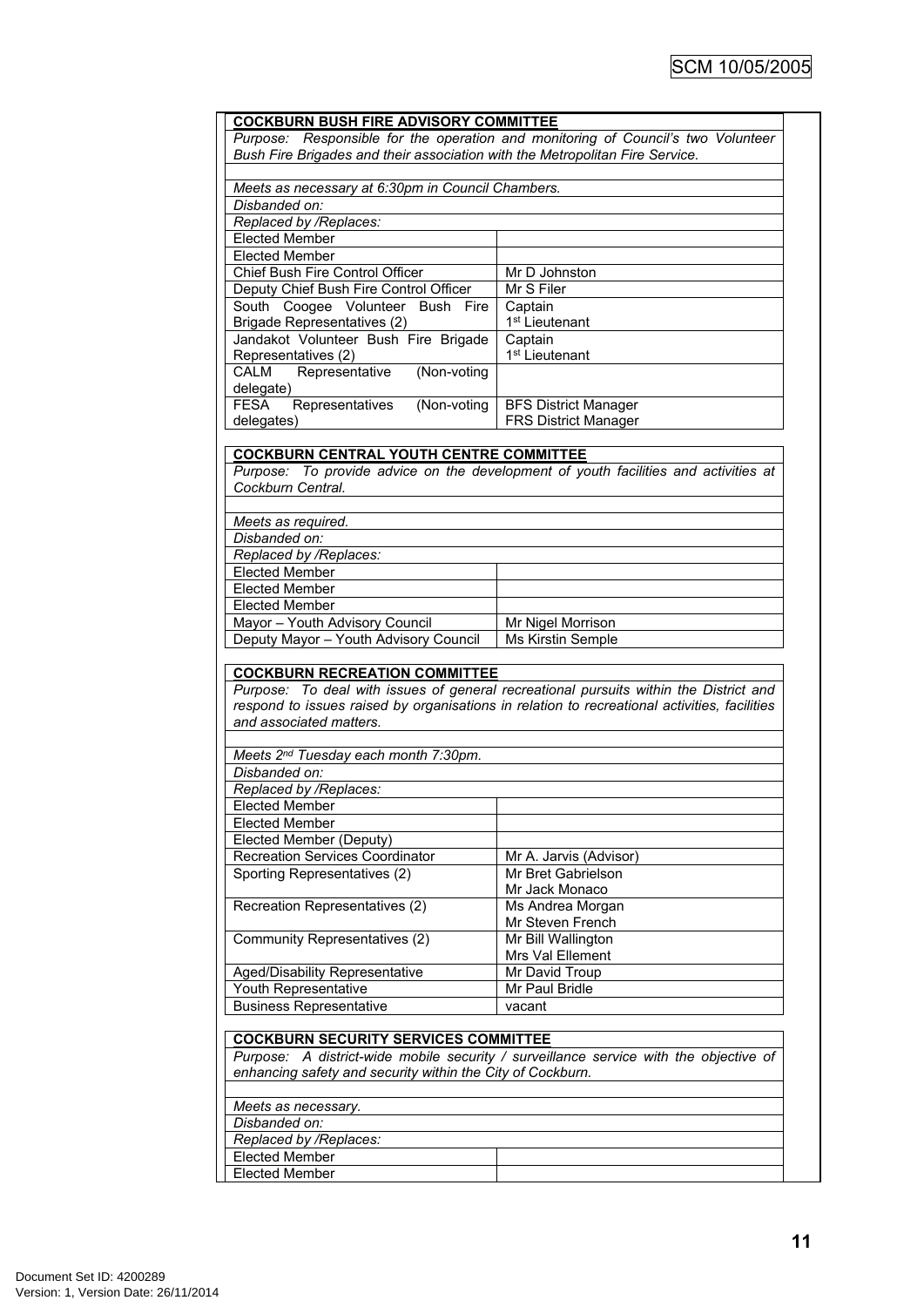| <b>Elected Member</b><br>Director, Community Services                                                                                            | Mr D Green                                                                              |
|--------------------------------------------------------------------------------------------------------------------------------------------------|-----------------------------------------------------------------------------------------|
| Law & Public Safety Manager                                                                                                                      | To be appointed.                                                                        |
|                                                                                                                                                  |                                                                                         |
| <b>COCKBURN YOUTH ADVISORY COUNCIL</b>                                                                                                           |                                                                                         |
|                                                                                                                                                  | Purpose: To deal with issues considered important to young people between the ages      |
| of 13 and 25 within the community.                                                                                                               |                                                                                         |
|                                                                                                                                                  |                                                                                         |
| Meets last Wednesday each month - 7.00pm in Council Chambers.                                                                                    |                                                                                         |
| Disbanded on:                                                                                                                                    |                                                                                         |
| Replaced by /Replaces:                                                                                                                           |                                                                                         |
| <b>Elected Member</b>                                                                                                                            |                                                                                         |
| <b>Elected Member</b>                                                                                                                            |                                                                                         |
| Elected Member (Deputy)                                                                                                                          |                                                                                         |
| Youth Services Coordinator                                                                                                                       | Ms M. Ashe (Advisor)                                                                    |
| <b>Community Representatives</b>                                                                                                                 | 16 Youth Councillors to be appointed by                                                 |
|                                                                                                                                                  | Council.                                                                                |
|                                                                                                                                                  |                                                                                         |
| <b>COMMUNITY SAFETY CRIME PREVENTION REFERENCE GROUP</b>                                                                                         |                                                                                         |
|                                                                                                                                                  |                                                                                         |
|                                                                                                                                                  | Purpose: To address community safety and crime prevention initiatives at the local      |
| community level.                                                                                                                                 |                                                                                         |
|                                                                                                                                                  |                                                                                         |
| Meets as necessary.                                                                                                                              |                                                                                         |
| Disbanded on:                                                                                                                                    |                                                                                         |
| Replaced by /Replaces:                                                                                                                           |                                                                                         |
| <b>Elected Member</b>                                                                                                                            |                                                                                         |
| Law & Public Safety Manager                                                                                                                      | To be appointed.                                                                        |
| <b>Community Development Coordinator</b>                                                                                                         | Mr D Hanley                                                                             |
| <b>Local Police</b>                                                                                                                              | Officer in Charge - Cockburn Station                                                    |
|                                                                                                                                                  | Officer in Charge - Hilton Station                                                      |
|                                                                                                                                                  | Officer in Charge - Murdoch Station                                                     |
| <b>Education Department</b>                                                                                                                      | Truancy Officer of Nominee of District                                                  |
|                                                                                                                                                  | Superintendent                                                                          |
| Dept Housing & Works - Homeswest                                                                                                                 | Representative                                                                          |
| Dept Community Development                                                                                                                       | Representative                                                                          |
| Regional<br>Cockburn<br>Community                                                                                                                | Representative                                                                          |
|                                                                                                                                                  |                                                                                         |
|                                                                                                                                                  |                                                                                         |
| <b>Associations Group</b>                                                                                                                        |                                                                                         |
| Cockburn Aboriginal Advisory Committee                                                                                                           | Representative                                                                          |
| Neighbourhood Watch Committee                                                                                                                    | Chairperson                                                                             |
| Youth Advisory Council                                                                                                                           | Representative                                                                          |
|                                                                                                                                                  |                                                                                         |
| <b>CULTURAL ADVISORY COMMITTEE</b>                                                                                                               |                                                                                         |
| Purpose:                                                                                                                                         |                                                                                         |
| cultural initiatives, facilities and services within the City of Cockburn.                                                                       |                                                                                         |
|                                                                                                                                                  |                                                                                         |
| Meets as necessary.                                                                                                                              |                                                                                         |
| Disbanded on:                                                                                                                                    |                                                                                         |
| Replaced by /Replaces:                                                                                                                           |                                                                                         |
|                                                                                                                                                  |                                                                                         |
|                                                                                                                                                  |                                                                                         |
|                                                                                                                                                  | Ms C. Cooper (Advisor)                                                                  |
|                                                                                                                                                  | Ms Margaret Taylor                                                                      |
|                                                                                                                                                  | Mrs Julie Baker                                                                         |
|                                                                                                                                                  | <b>Ms Ruth Ellicott</b>                                                                 |
| <b>Elected Member</b><br><b>Elected Member</b><br><b>Cultural Development Coordinator</b><br>Community Representatives (appointed<br>by Council) | Mr Bill Wallington                                                                      |
|                                                                                                                                                  | Mr Dean Williams                                                                        |
|                                                                                                                                                  | Ms Christina McGuiness                                                                  |
|                                                                                                                                                  | To promote, support and generate awareness of local community and<br>Mr Richard Rakatau |
|                                                                                                                                                  | <b>Ms Annie Otness</b>                                                                  |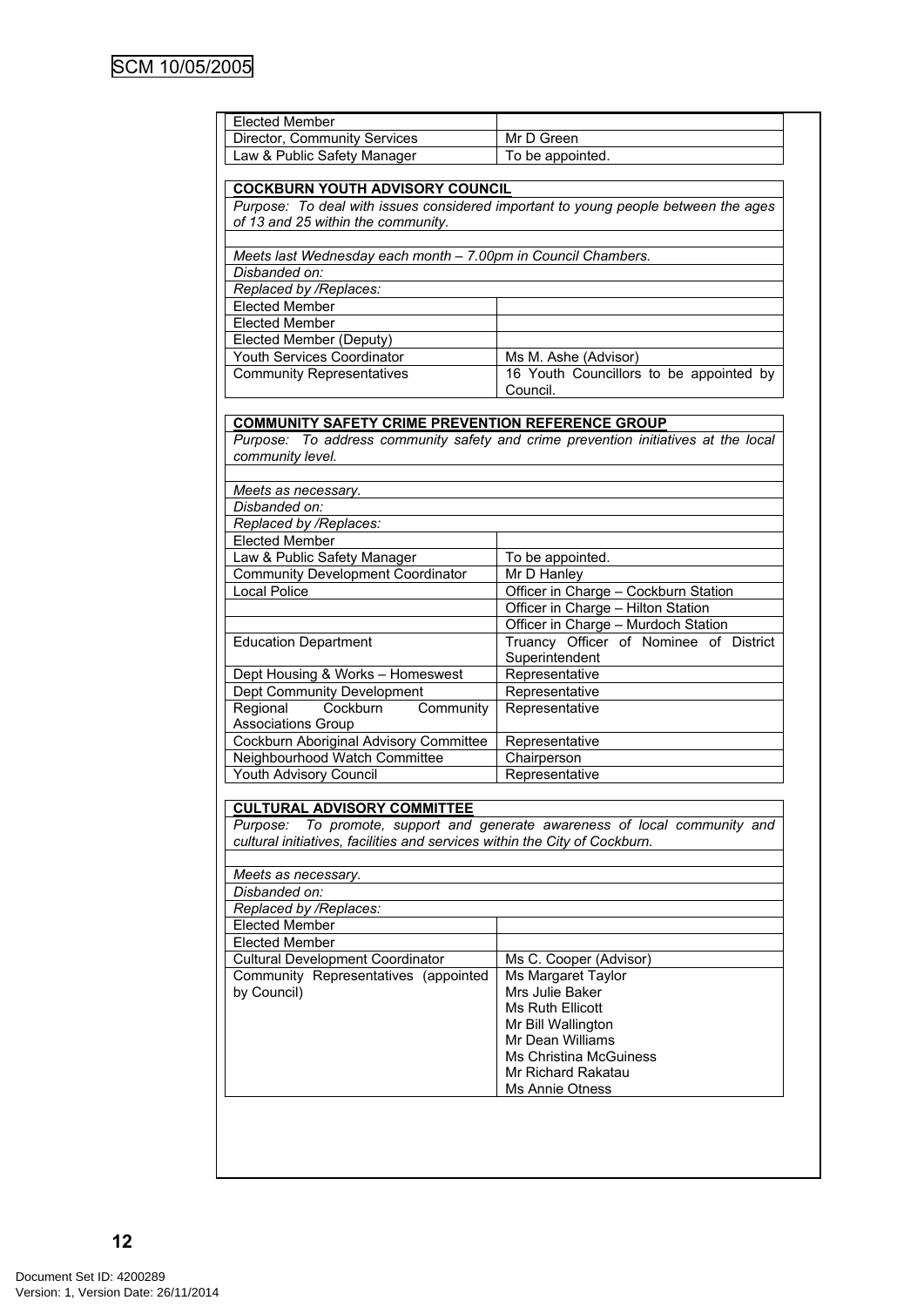|                                                                                 | DELEGATED AUTHORITIES, POLICIES & POSITION STATEMENTS COMMITTEE                      |  |  |
|---------------------------------------------------------------------------------|--------------------------------------------------------------------------------------|--|--|
| To consider all Council Policies, Position Statements and Delegated<br>Purpose: |                                                                                      |  |  |
| Authorities.                                                                    |                                                                                      |  |  |
|                                                                                 |                                                                                      |  |  |
| Meets as necessary (usually quarterly).                                         |                                                                                      |  |  |
| Disbanded on:                                                                   |                                                                                      |  |  |
| Replaced by /Replaces:                                                          |                                                                                      |  |  |
| <b>Elected Member</b>                                                           |                                                                                      |  |  |
| <b>Elected Member</b>                                                           |                                                                                      |  |  |
| <b>Elected Member</b>                                                           |                                                                                      |  |  |
| <b>Elected Member</b>                                                           |                                                                                      |  |  |
| <b>Elected Member</b>                                                           |                                                                                      |  |  |
| Elected Member (Deputy)                                                         |                                                                                      |  |  |
| <b>Chief Executive Officer</b>                                                  | Mr S Cain                                                                            |  |  |
| Director, Community Services                                                    | Mr D. Green (Advisor)                                                                |  |  |
|                                                                                 |                                                                                      |  |  |
| <b>DEMC (District Emergency Management Committee)</b>                           |                                                                                      |  |  |
|                                                                                 | Purpose: To detail arrangements and to prepare for and counter the impact of         |  |  |
| emergencies within the City of Cockburn.                                        |                                                                                      |  |  |
|                                                                                 |                                                                                      |  |  |
| Meets as necessary.                                                             |                                                                                      |  |  |
| Disbanded on:                                                                   |                                                                                      |  |  |
| Replaced by /Replaces:                                                          |                                                                                      |  |  |
| Elected Member (Mayor)                                                          |                                                                                      |  |  |
| <b>Elected Member</b>                                                           |                                                                                      |  |  |
| <b>Elected Member</b>                                                           |                                                                                      |  |  |
| <b>Elected Member</b>                                                           |                                                                                      |  |  |
| Elected Member (Deputy)                                                         |                                                                                      |  |  |
| Law & Public Safety Manager                                                     | To be appointed.                                                                     |  |  |
| Deputy Bush Fire Officer                                                        | Mr S Filer                                                                           |  |  |
| Principal Environmental Health Officer<br>(PEHO)                                | Mr J Hardy                                                                           |  |  |
| Senior Environmental Health<br>Officer<br>(Deputy to PEHO)                      | Mr C Watts                                                                           |  |  |
| Police Service                                                                  | South Metro Emergency Coordinator                                                    |  |  |
|                                                                                 | <b>OIC Cockburn Police</b>                                                           |  |  |
|                                                                                 | <b>OIC Murdoch Police</b>                                                            |  |  |
|                                                                                 | OIC Hilton Police                                                                    |  |  |
| WA SES                                                                          | <b>District Manager</b>                                                              |  |  |
| Cockburn SES                                                                    | Deputy Local Manager                                                                 |  |  |
| Cockburn Sea Search & Rescue                                                    | Commander                                                                            |  |  |
| <b>FESA Fire Services</b>                                                       | District Manager - South Coastal                                                     |  |  |
| Ambulance Service                                                               | <b>District Officer</b>                                                              |  |  |
|                                                                                 | Cockburn Station                                                                     |  |  |
| Dept. for Community Development                                                 | Representative                                                                       |  |  |
| Fremantle Hospital                                                              | Representative                                                                       |  |  |
|                                                                                 |                                                                                      |  |  |
| DISABILITY SERVICES ADVISORY COMMITTEE                                          |                                                                                      |  |  |
|                                                                                 | Purpose: Established under the framework of the Disability Services Commission, this |  |  |
| committee monitors the progress of Council's adopted Disability Services Plan.  |                                                                                      |  |  |
|                                                                                 |                                                                                      |  |  |
| Meets 1 <sup>st</sup> Tuesday each month 4pm in Training Room.                  |                                                                                      |  |  |
| Disbanded on:                                                                   |                                                                                      |  |  |
| Replaced by /Replaces:                                                          |                                                                                      |  |  |
| <b>Elected Member</b>                                                           |                                                                                      |  |  |
|                                                                                 |                                                                                      |  |  |
| <b>Elected Member</b>                                                           |                                                                                      |  |  |
|                                                                                 |                                                                                      |  |  |
| Child Development / Disability Officer                                          | Ms B Freeman (Advisor)                                                               |  |  |
| Social Services Manager                                                         | Ms G. Bowman (Advisor)<br>Positions                                                  |  |  |
| Industry & Community Representatives                                            | filled by interested<br>people.                                                      |  |  |
| $(13$ approx)                                                                   | Nominations called at AGM. Appointments<br>to be made by Council.                    |  |  |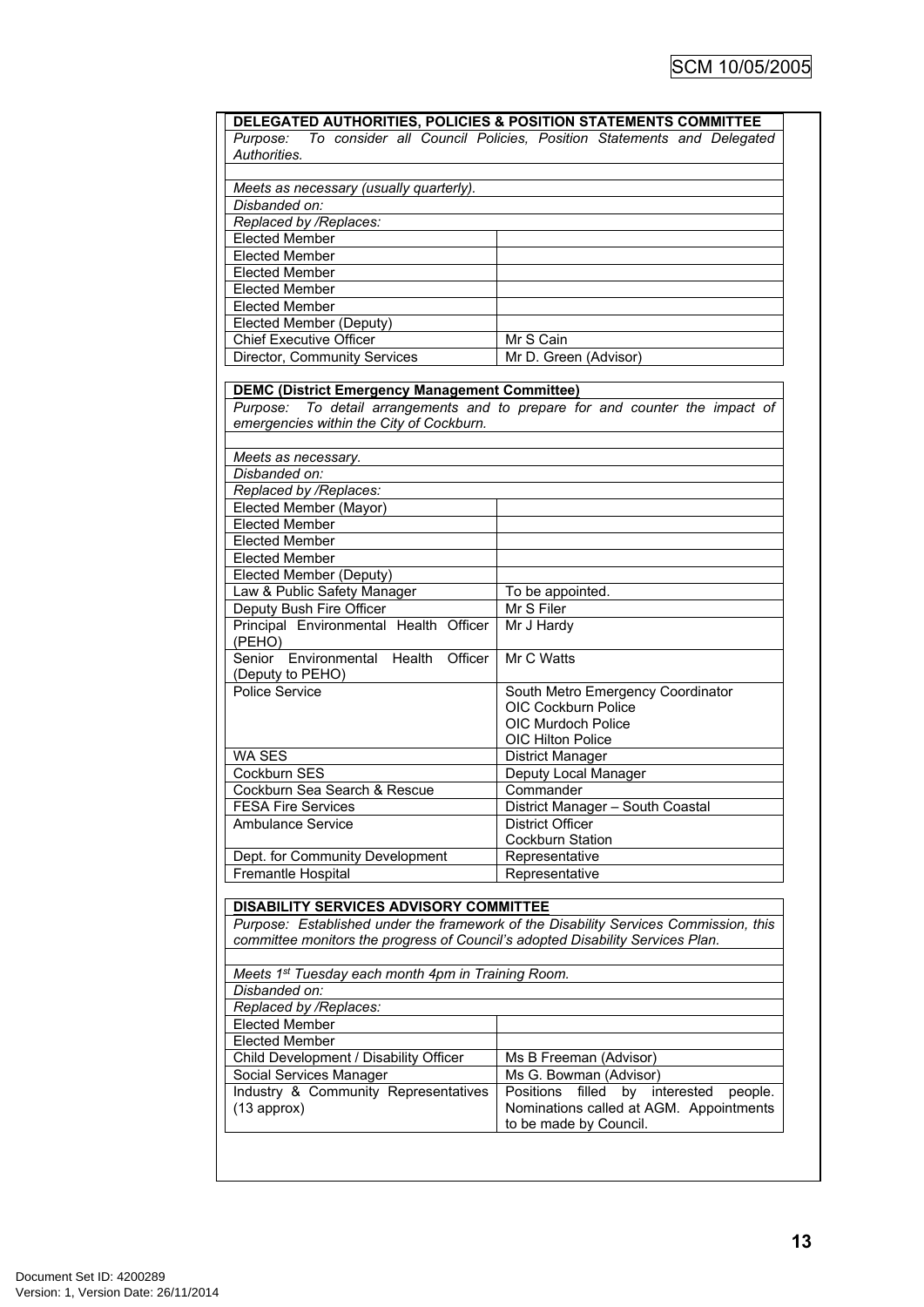| <b>ENTERPRISE BARGAINING AGREEMENT (EBA) ISSUES COMMITTEE</b>                                                                                                    |                                         |                      |
|------------------------------------------------------------------------------------------------------------------------------------------------------------------|-----------------------------------------|----------------------|
| Purpose: To participate in the EBA process. This committee is in recess until 2006.                                                                              |                                         |                      |
| recess                                                                                                                                                           |                                         |                      |
| Meets as necessary.                                                                                                                                              |                                         |                      |
| Disbanded on:                                                                                                                                                    |                                         |                      |
| Replaced by /Replaces:                                                                                                                                           |                                         |                      |
| Delegates                                                                                                                                                        | All Elected Members                     |                      |
| <b>Chief Executive Officer</b>                                                                                                                                   | Mr S Cain (Advisor)                     |                      |
|                                                                                                                                                                  |                                         |                      |
| <b>GREENING PLAN REVIEW GROUP</b>                                                                                                                                |                                         |                      |
| Purpose: To provide guidance on revegetation projects and to report on the<br>effectiveness of the Greening Plan strategies and actions, and its implementation. |                                         |                      |
| Meets as necessary.                                                                                                                                              |                                         |                      |
| Disbanded on:                                                                                                                                                    |                                         |                      |
| Replaced by /Replaces:                                                                                                                                           |                                         |                      |
| <b>Elected Member</b>                                                                                                                                            |                                         |                      |
| <b>Elected Member</b>                                                                                                                                            |                                         |                      |
| <b>Elected Member</b>                                                                                                                                            |                                         |                      |
| <b>Elected Member</b>                                                                                                                                            |                                         |                      |
| <b>Elected Member</b>                                                                                                                                            |                                         |                      |
| Manager, Planning Services                                                                                                                                       | Mr A. Blood                             |                      |
|                                                                                                                                                                  | Mr A. Conroy                            |                      |
| Manager, Parks                                                                                                                                                   |                                         |                      |
| <b>MUSEUM ADVISORY COMMITTEE</b>                                                                                                                                 |                                         |                      |
| Purpose: Oversees the operation of the Azelia Ley Museum located at Manning Park,                                                                                |                                         |                      |
| Spearwood, including any capital improvements to the building.                                                                                                   |                                         |                      |
|                                                                                                                                                                  |                                         |                      |
| Meets 4th Tuesday in February each year - 5:30pm.                                                                                                                |                                         |                      |
| Disbanded on:                                                                                                                                                    |                                         |                      |
| Replaced by /Replaces:                                                                                                                                           |                                         |                      |
| <b>Elected Member</b>                                                                                                                                            |                                         |                      |
| <b>Elected Member</b>                                                                                                                                            |                                         |                      |
| Director, Community Services (or<br>delegate)                                                                                                                    | Mr D. Green (Advisor)                   |                      |
| <b>Historical Society of Cockburn</b><br>Representatives (2)                                                                                                     |                                         |                      |
|                                                                                                                                                                  |                                         |                      |
| <b>NEIGHBOURHOOD WATCH COMMITTEE</b>                                                                                                                             |                                         |                      |
| Purpose: Local committee comprising people from most suburbs within Cockburn, to<br>consider matters of local law and order.                                     |                                         |                      |
|                                                                                                                                                                  |                                         |                      |
| Meets 1st Wednesday each month at 6:30pm.                                                                                                                        |                                         |                      |
| Disbanded on:                                                                                                                                                    |                                         |                      |
| Replaced by /Replaces:                                                                                                                                           |                                         |                      |
| <b>Elected Member</b>                                                                                                                                            |                                         |                      |
| Elected Member (Deputy)                                                                                                                                          |                                         |                      |
| <b>Community Development Coordinator</b>                                                                                                                         | Mr D Hanley                             |                      |
| Deputy Safer City Coordinator                                                                                                                                    | Mr S. Filer (Deputy)                    |                      |
| Neighbourhood Watch Assistant                                                                                                                                    | Ms J Troy                               |                      |
| <b>District Community Policing Coordinator</b>                                                                                                                   |                                         |                      |
| Police Service                                                                                                                                                   | OIC Cockburn Police                     |                      |
|                                                                                                                                                                  | OIC Hilton Police<br>OIC Murdoch Police |                      |
|                                                                                                                                                                  |                                         |                      |
| Suburb Managers                                                                                                                                                  | Atwell                                  | Jandakot             |
|                                                                                                                                                                  | Banjup                                  | Munster              |
|                                                                                                                                                                  | Beeliar                                 | North Lake           |
|                                                                                                                                                                  | <b>Bibra Lake</b>                       | South Lake           |
|                                                                                                                                                                  |                                         |                      |
|                                                                                                                                                                  | Coogee                                  | Spearwood            |
|                                                                                                                                                                  | Coolbellup                              | <b>Success</b>       |
|                                                                                                                                                                  | <b>Hamilton Hill</b><br>Hammond Park    | Wattleup<br>Yangebup |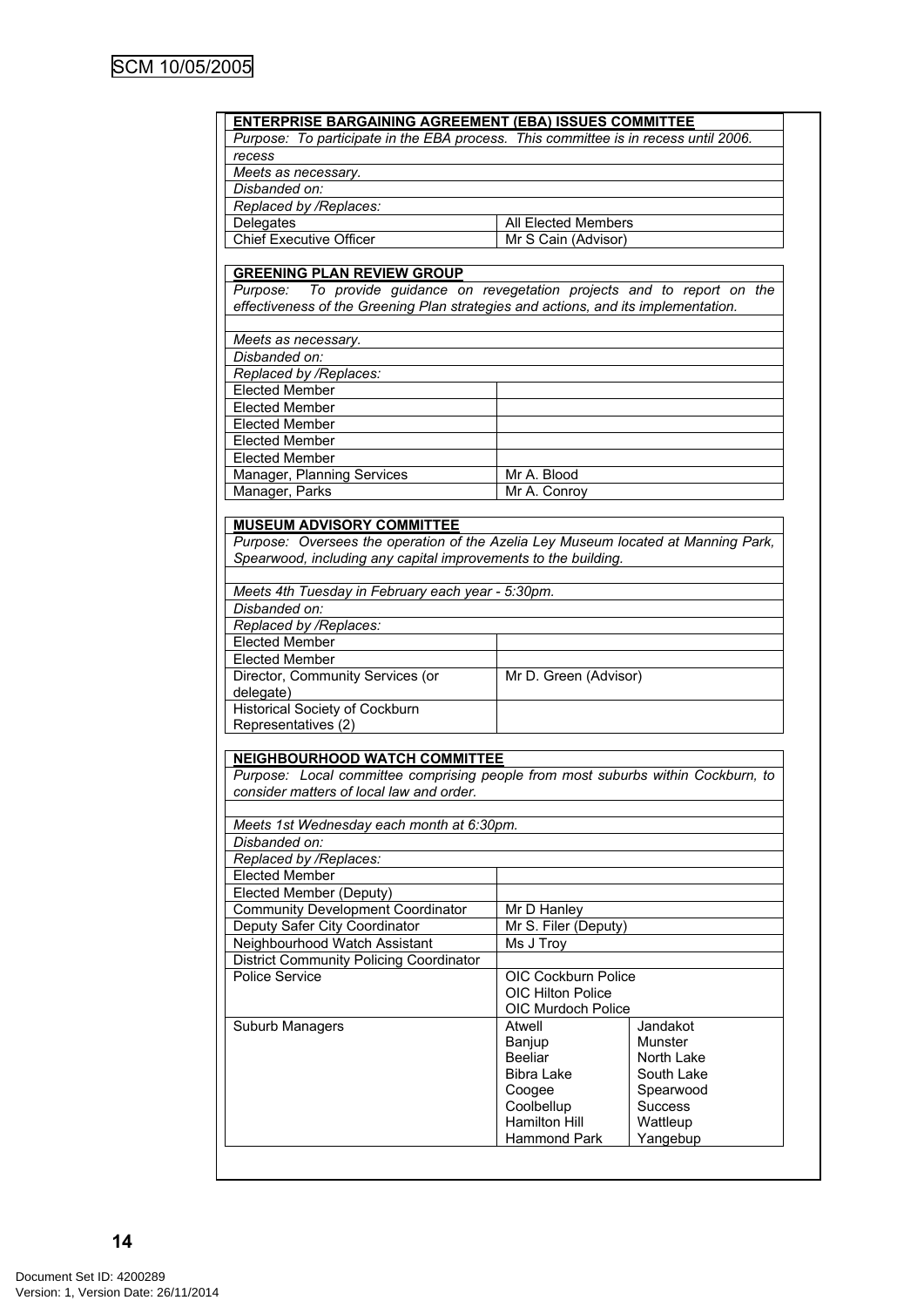| STRATEGIC FINANCE & INVESTMENT COMMITTEE (To be ratified.) |                                                                                      |
|------------------------------------------------------------|--------------------------------------------------------------------------------------|
|                                                            | Purpose: To consider ways to maximise the returns to Council from both land and cash |
| assets.                                                    |                                                                                      |
|                                                            |                                                                                      |
| Meets as necessary.                                        |                                                                                      |
| Disbanded on:                                              |                                                                                      |
| Replaced by /Replaces:                                     |                                                                                      |
| <b>Elected Member</b>                                      |                                                                                      |
| <b>Elected Member</b>                                      |                                                                                      |
| <b>Elected Member</b>                                      |                                                                                      |
| <b>Elected Member</b>                                      |                                                                                      |
| <b>Elected Member</b>                                      |                                                                                      |
| <b>Chief Executive Officer</b>                             |                                                                                      |
| Acting Director, Engineering & Works                       |                                                                                      |
| Director, Finance & Corporate Services                     |                                                                                      |
| Manager, Finance                                           |                                                                                      |
| Management Accountant                                      |                                                                                      |
| <b>Investment Advisor</b>                                  |                                                                                      |
| <b>Property Advisor</b>                                    |                                                                                      |

#### **COUNCIL DECISION**

#### **Background**

Council is required to appoint delegates to external and internal Committees/Organisations.

#### **Submission**

N/A

#### **Report**

Section 5.10 of the Local Government Act 1995 (the Act), enables Council to appoint (by Absolute Majority), persons to be members of any Committee (internal) established by it, to undertake a specific function on behalf of Council.

Those Committees are under the heading "(b) Internal Committees" as detailed above.

In addition, Council is able to appoint representatives to external committees or organisations with which Council has a strong link. Those Committees/Organisations are under the heading "(a) External Organisations" as detailed above.

It should be noted that the appointment to external organisations are not, in the main, compulsory and that each committee will continue to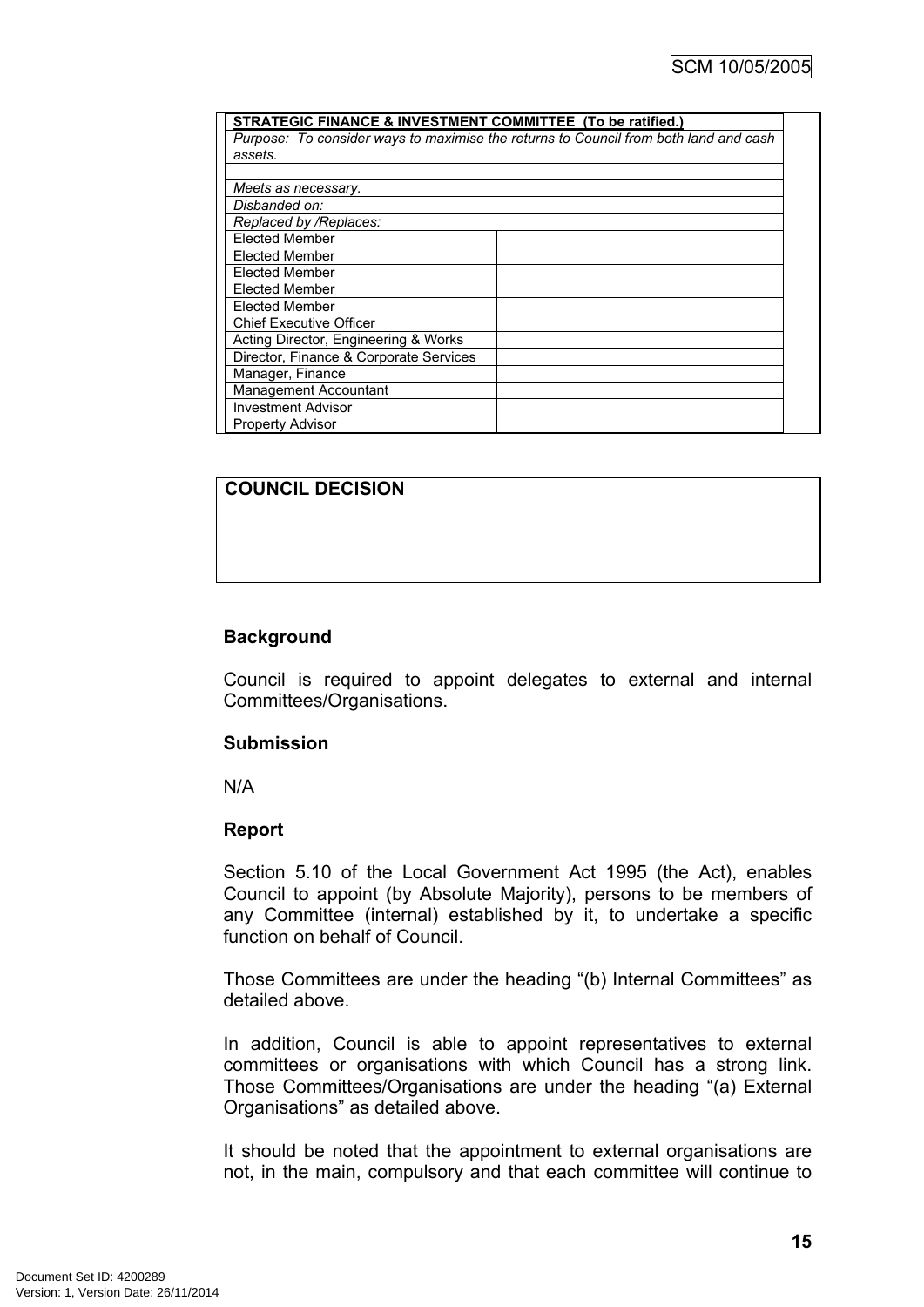operate with or without the City's representation. Some appointments require staff representation. The external committees included in the recommendation are those on which Elected Member representation is considered of importance to Council. Elected Members may wish to move a motion for taking representation on the list of committees described as Other External Committees (c).

The recommendation itself, deals with appropriate representation given the nature of the organisation.

It is to be noted that staff have been shown as advisors where appropriate. If there is no specific notation, the person/position would be a voting member.

It is the Mayor's prerogative to nominate for any or all of the internal committees established by Council pursuant to Section 5.10(4) of the Act.

Similarly, if the Chief Executive Officer (CEO) wishes to nominate himself (or a representative) to any of the internal committees on which staff are represented, then the nomination must be approved by Council as an appointment.

The manner of appointing delegates and representatives is suggested to be as follows as the procedure assists in facilitating the process :-

- Elected Members are to indicate their nomination by writing their name on the Nomination Sheets displayed in Council Chambers, at the Swearing In Ceremony.
- Nominations will be recorded for all positions, where indicated, on the Nomination Sheets in Council Chambers.
- Where there are equal, or less, nominations than required, those persons will be appointed en block (by the necessary resolution of Council and by absolute majority where required) with the remaining positions being left vacant.
- Where there are more nominations received than positions vacant, members will resolve, by vote of show of hands, the appointment of the requisite delegates. This process will involve separate resolutions being made for each individual committee or organisation.

Note: If an Elected Member wants to be on an Internal Committee, then they must be appointed to at least one Council appointed (Internal) Committee.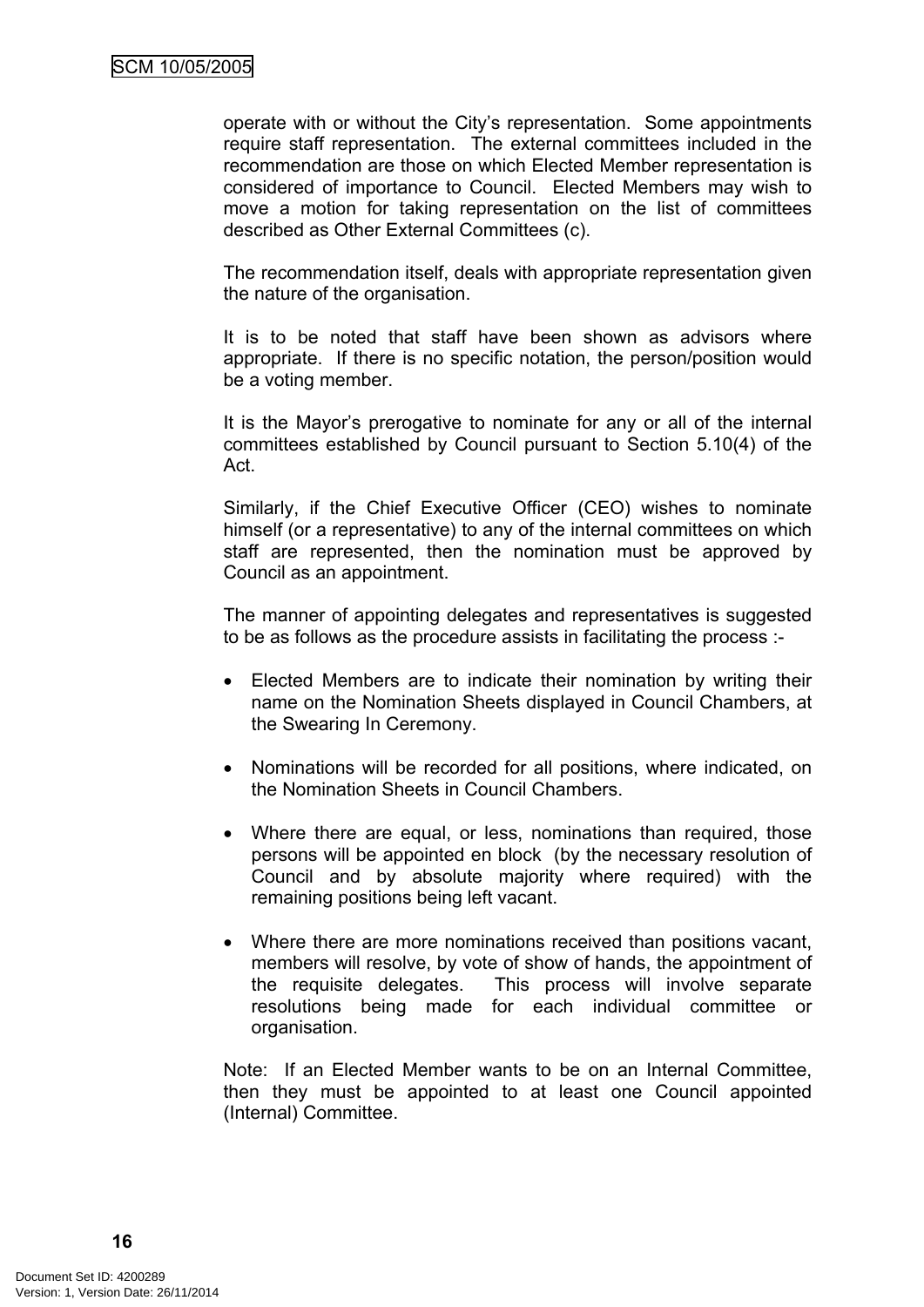# **(c) OTHER COMMITTEES (External Only)**

It is recommended that Council not have formal Elected Member representation to the following forums as it is either not required at this stage, the Committee no longer exists or the function and role of the organisation is largely independent of Council influence, or a staff appointment is already in place :-

- Care Options
- Coastal Business Centre
- **EXECOCKBUTH Community & Cultural Council**
- **EXECOCKBURN Voluntary Emergency Service**
- **Cockburn Sea Search & Rescue Group**
- **Hamilton District High School Chaplaincy Council**
- Jandakot Airport Consultative Committee
- **E** Lakeland Senior High School Chaplaincy Council
- Roe Highway (East of Kwinana Freeway) Community Liaison Group
- **South West Corridor Development & Employment Foundation**
- South West Metropolitan Regional Tourism Marketing Association Inc (Funcoast)
- **Volunteer Home Support Inc.**

Matters that come forward from these groups, can be dealt with administratively and placed before Council where required.

In addition, the Greening Plan Review Group does not operate as a Committee and therefore, is not subject to this formal process.

#### **Strategic Plan/Policy Implications**

Key Result Area "Managing Your City" refers.

#### **Budget/Financial Implications**

Nil

#### **Legal Implications**

Nil

#### **Community Consultation**

Nil

**Implications of Section 3.18(3) Local Government Act, 1995**

Nil